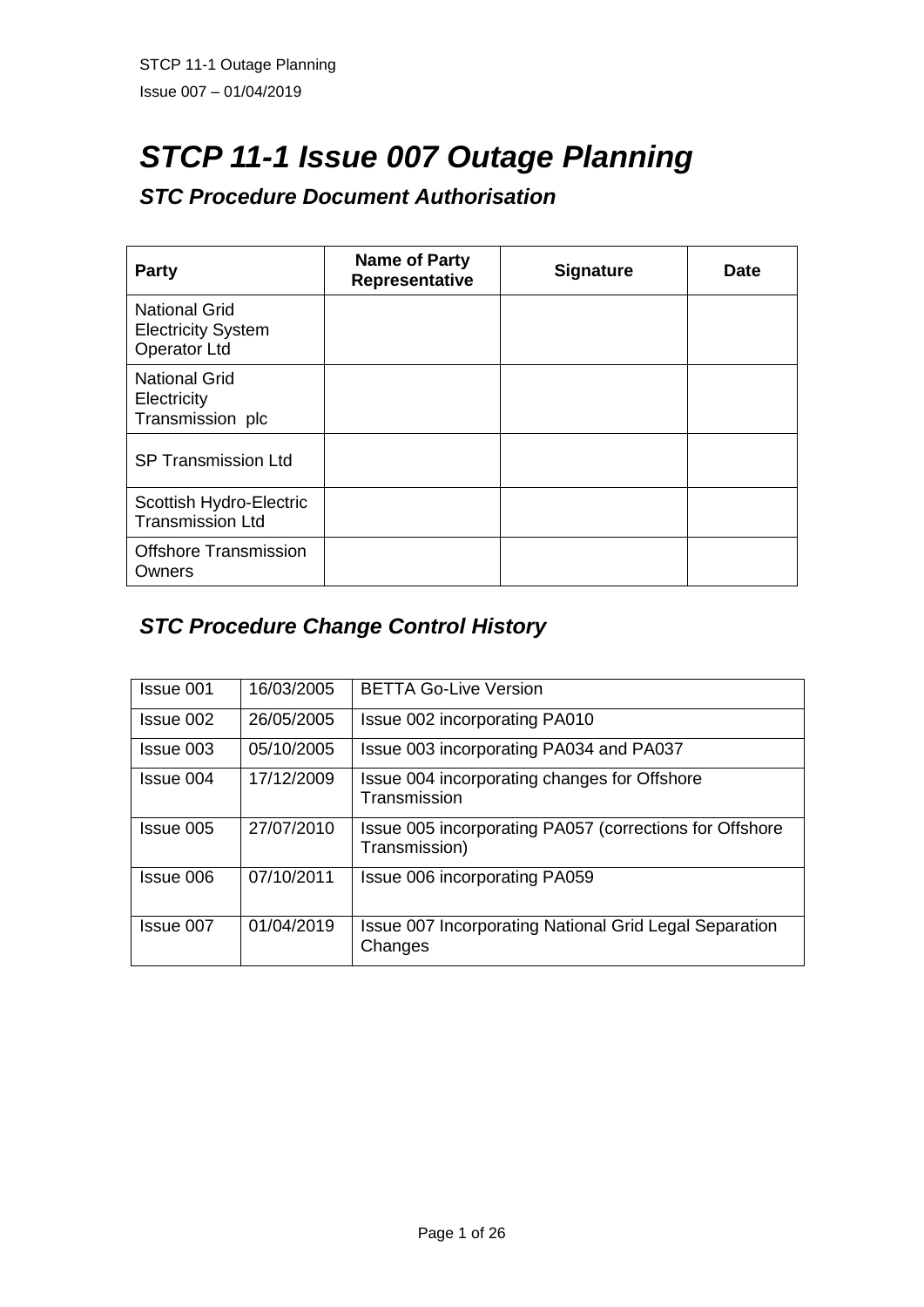# **1 Introduction**

### *1.1 Scope*

1.1.1 This document specifies the requirements for the exchange of information across the NGESO:TO interfaces throughout the Outage Planning process, from Outage requirements identified up to six years and beyond (for complex schemes and National Electricity Transmission System reinforcement) to handover of the plan into the Control Phase (including Outage Proposals submitted in the Control Phase).

1.1.2 This document applies to Outage requirements on Plant and Apparatus used on or associated with TO Transmission Systems including Protection, associated communication channels and exchange of information related to User Outage requirements that could affect the operation of TOs' Transmission Systems.

1.1.3 This document has been revised to take account of the introduction of the offshore transmission networks and the resultant increase in the number of TOs that will require to interact with NGESO in the role as coordinator of generator and network outage data.

1.1.4 This document applies to NGESO and TOs. For the purposes of this document, the TOs are:

- NGET;
- SPT;
- SHETL; and
- All Offshore Transmission Licence holders as appointed by OFGEM
- 1.1.5 No distinction is generally made within the document between Onshore and Offshore TOs. References are applicable to both unless specific conditions or exceptions are made in the document relating to an Onshore TO or Offshore TO and such distinction will be prefixed accordingly.
- 1.1.6 This document recognises that an onshore TO may become the owner of one or more Offshore Networks and that the ownership of TO networks may change over time.

# *1.2 Objectives*

1.2.1 The objective of this STCP is to provide for an efficient exchange of information between NGESO and TOs to facilitate:

- the co-ordinated development of Outage Proposals by each TO; and
- preparation of Outage Plans for the National Electricity Transmission System by NGESO, taking into account each TO's Outage Proposals.
- 1.2.2 To meet this objective, this STCP specifies the following:
	- the requirements for exchange of information between NGESO and TOs related to Outage Planning;
	- NGESO responsibilities to develop and maintain Outage Plans; and
	- TO responsibilities to develop and keep up to date Outage Proposals.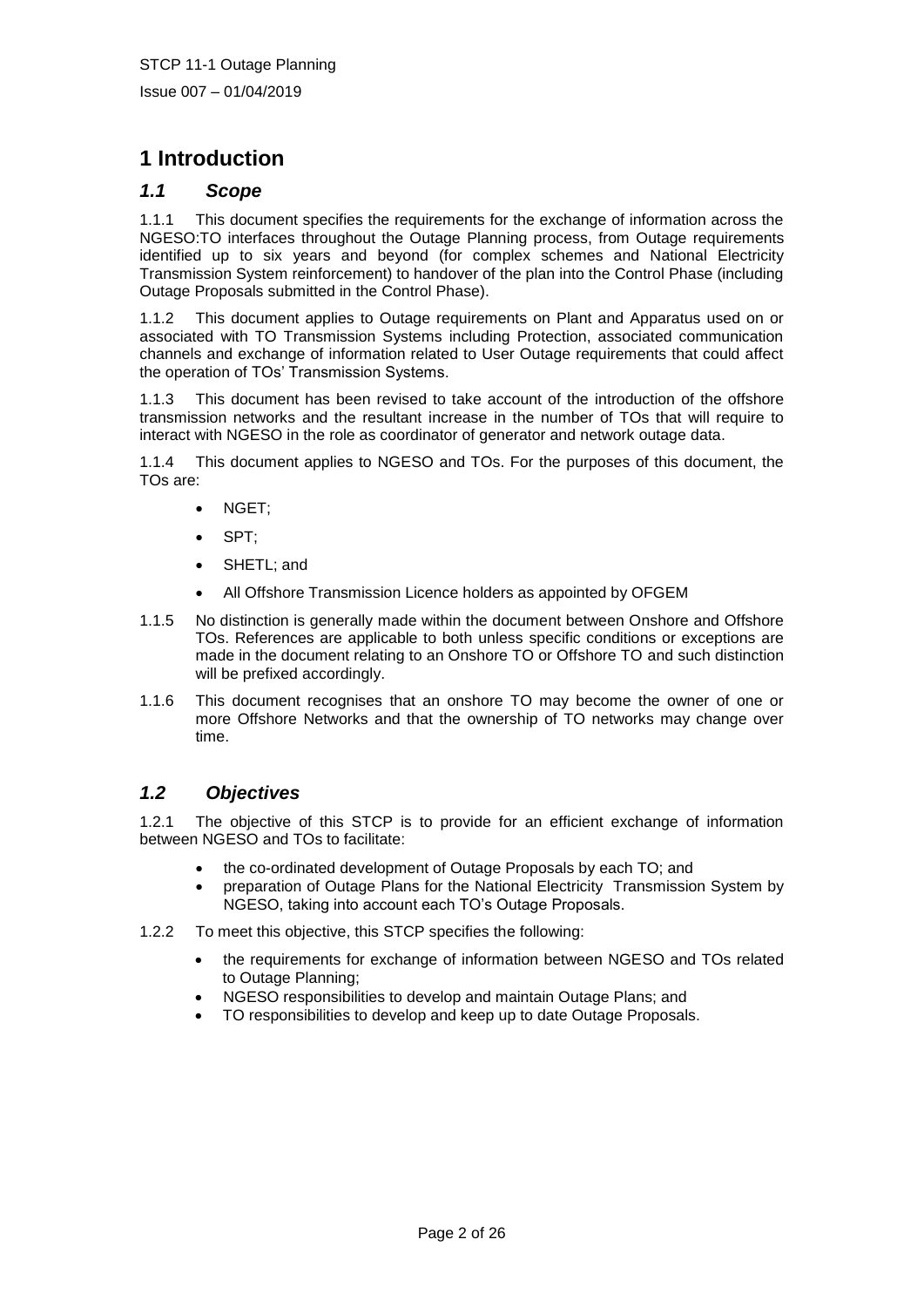Issue 007 – 01/04/2019

#### *1.3 Key Definitions*

- 1.3.1 For the purposes of STCP11-1:
- 1.3.1.1 **Capacity Declaration** means a statement indicating restrictions to the import and/or export capability of the network boundary
- 1.3.1.2 **Core Outage** means an Outage of an asset associated with the 400kV, 275kV or 132kV interconnected Transmission System including all User Outages (other than DNO User Outage).
- 1.3.1.3 **Draft Outage Plan** means the Outage Plan published for consultation in engineering week 34 for Years 1 and 2.
- 1.3.1.4 **Final Outage Plan** means the Outage Plan as agreed and issued in engineering week 49 for Years 1 and 2.
- 1.3.1.5 **Key Outages** means outages which affect the operation of the MITS and/or those outages that are agreed between the TO's and NGESO. These will include outages on connections to generators that have only a single connection to the transmission system.
- 1.3.1.6 **MITS (Main interconnected Transmission System)** means all the 400kV, 275kV and the 132kV network elements of the National Electricity Transmission System but excludes Generation Circuits, Transformer Connection to a Lower Voltage System & External Interconnections between the Scottish Transmission System and External Systems.
- 1.3.1.7 **NGESO Outage Database** means the database (currently known as TOGA) used by National Grid to record and monitor details of Outages of equipment forming part of the National Electricity Transmission System.(See also Appendix B – Outage Database)
- 1.3.1.8 **Offshore Network** means a collection of offshore substations and assets that connect offshore generation plants with the onshore transmission system.
- 1.3.1.9 **Outage Planning** means the development of an Outage Plan.
- 1.3.1.10 **Outage Start Time** means the time the Outage is released to the TO for safety isolation.
- 1.3.1.11 **Outage Return Time** means the time the Outage is released by the TO for operational use by NGESO.
- 1.3.1.12 **Opportunity Outage** means an Outage of an asset with no System security or no cost issues which is planned after issue of the Final Outage Plan.
- 1.3.1.13 **Outage Plan Build** means the staged development of the Outage Plan at the year ahead and following year (Years 1 & 2) stage.
- 1.3.1.14 **Plan Freeze** means end of Week 49 following the issue of the Final Outage Plan by NGESO and after which all changes to the Final Outage Plan shall be monitored in accordance with Section 5 'Change Management' of this procedure.
- 1.3.1.15 **Plan Year** means engineering week 14 to the end of engineering week 13 of the following calendar year.
- 1.3.1.16 **Provisional Outage Plan** means the Outage Plan prior to publication as the Draft Outage Plan in engineering week 34 of Year 2.
- 1.3.1.17 **Risk of Trip (ROT)** means agreed work where there is the potential of inadvertent operation of specified switchgear.
- 1.3.1.18 **Unplaced Outage** means an Outage included in an agreed list of Outages that have been requested but have not been placed up to the publication of the Final Outage Plan.
- 1.3.1.19 **Winter Period** means November (week 45) to February/March (week 9) inclusive.
- 1.3.1.20 **Year 0** means the current Plan Year that is being delivered.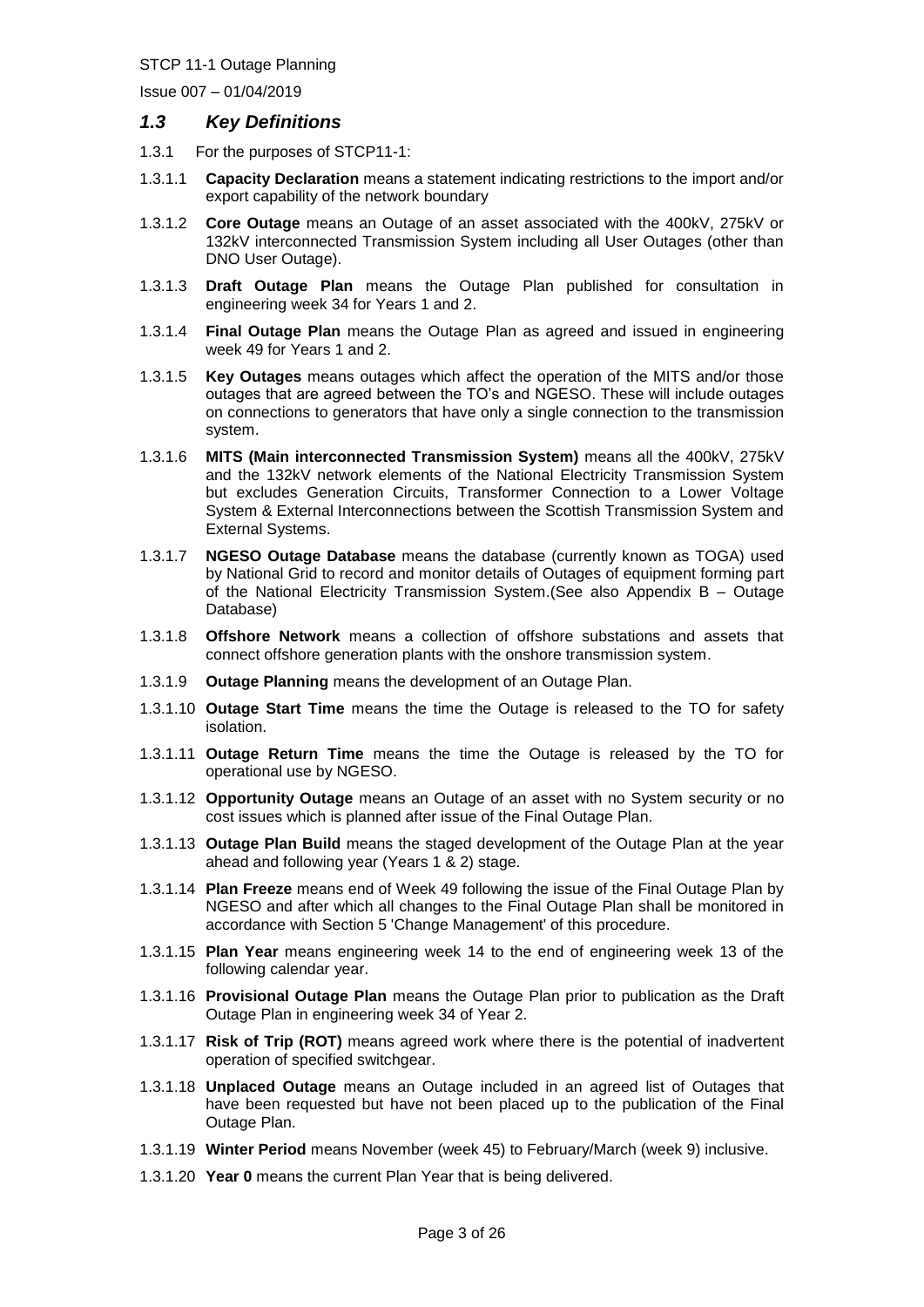Issue 007 – 01/04/2019

- 1.3.1.21 **Year Ahead (Year 1)** means the following Plan Year.
- 1.3.1.22 **Year 2** means the year following Year 1.
- 1.3.2 In this document week numbers refer to engineering (calendar) week numbers.
- 1.3.3 There are three key stages to the Outage Planning process:
- 1.3.3.1 **Outage Definition** means a statement by a TO of a firm Outage requirement to undertake work, based on the combination of individual work requirements on or associated with given Plant and Apparatus specifying the work content and the following Flexibility Parameters (as appropriate):
	- the proposed start and finish date(s) and times of each Outage;
	- details of the technical limits which a TO anticipates will apply to its Transmission Services whilst they are the subject of the Outage;
	- if necessary, any information about the associated configuration of any parts of the National Electricity Transmission System and associated arrangements that may be required in relation to the Outage;
	- details from TO,of agreed DNO demand transfers where this agreement exists between TO and DNO, as specified in OC1 and/or DNO network connection support to be provided for the duration of the Outage;
	- information to assist NGESO with the efficient sequencing of Outages, including the relationship, if any, between each Outage and any other proposed Outages and/or any known interdependencies with User Outages;
	- an indication of the importance that a TO affixes to each Outage(ie a priority as defined in Appendix C4 of STCP 11-2 Outage Data Exchange);
	- details of a TO's flexibility margins in respect of each Outage (e.g. alternative dates, or potential movement of other Outage dates or times); and
	- Emergency Return to Service Times associated with each Outage in accordance with Appendix D (including a statement of the actions that would be taken to restore the provision of the relevant associated Transmission Services to their Normal Capability Limits or, where such actions do not restore such Transmission Services to their Normal Capability Limits, the limits that would otherwise apply). If, for any reason, an alternative Emergency Return to Service Time is required, alternative actions may be agreed with NGESO.
- 1.3.3.2 **Outage Placement** means the provision of 'firm' Outage dates by NGESO.
- 1.3.3.3 **Plan Production** means the process of producing all the necessary operational and work plans by each Party to enable the Outage to take place.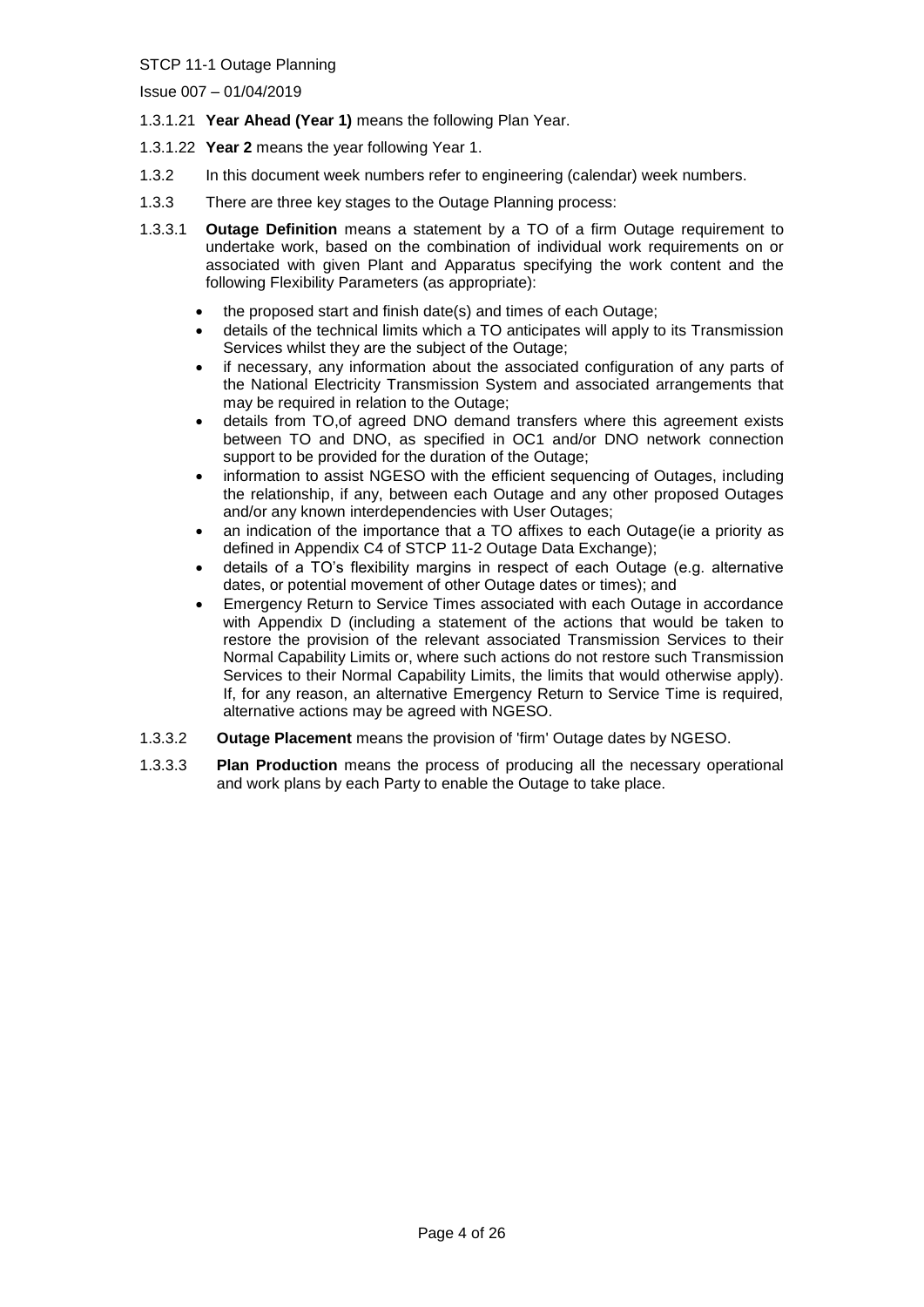Issue 007 – 01/04/2019

#### *1.4 Procedure Overview and Responsibilities*

1.4.1 Sections 1.5 and 1.6 provide an overview of the key responsibilities and requirements of NGESO and each TO with respect to the Outage Planning process*.* The detailed Outage Planning process is covered in Sections 2 to 6 of this procedure.

## *1.5 TO Role*

1.5.1 Each TO shall provide NGESO with Outage Definitions for all Outage Proposals or Outage change requests and assist NGESO in co-ordinating and facilitating User Outages and Outages of each other Party.

1.5.2 Each TO shall take account of all relevant information when preparing Outage Definitions to provide an Outage Proposal or Outage change request to NGESO. This may include, but is not limited to:

- known User Outages;
- User information, provided to the TO either by Users or by NGESO;
- agreed DNO demand transfers as specified in OC1 and/or DNO network connection support to facilitate an Outage ; and
- information obtained through discussions with another TO.

1.5.3 Where practicable Outages shall be planned without dependencies on other Outages.

1.5.4 Each TO shall continually monitor the validity of Outage Proposals (including Outage Definitions) and the Outage Plan and promptly notify NGESO of any amendments or additional information that could impact on the implementation of an Outage Proposal or the Outage Plan.

1.5.5 Each TO shall notify NGESO of changes to Plant and/or Apparatus technical data that could affect the operation of that Plant or Apparatus (including any appropriate Operational Capability Limits).

1.5.6 Each TO shall provide NGESO with details of Offshore Network ownership and / or operational changes as soon as reasonably practicable.

# *1.6 NGESO Role*

1.6.1 NGESO shall build the Outage Plans to the NETS Security and Quality of Supply Standards. See also Appendix B – NGESO Outage Database (known as TOGA).

1.6.2 Once a prospective offshore network TO have their application approved NGESOT will associate the new TO with the appropriate offshore substations, assets and parties in the NGESO Outage database

1.6.3 NGESO will maintain details of offshore network ownership and changes of ownership and / or operational changes within the NGESO Outage database.

1.6.4 NGESO shall maintain an Outage database of all placed Outages and shall provide each TO with access to the Outage database entries for User Outages (in accordance with STC Schedule 3) and any Outages that are likely to materially affect that TO's Transmission System.

1.6.5 NGESO will provide each TO with the means to obtain visibility of any outages that are planned within the boundary of influence with adjacent TO networks.

1.6.6 NGESO shall determine the final placement of all Outages.

1.6.7 NGESO shall issue the Draft Outage Plan in week 34 each year.

1.6.8 NGESO shall review and update the Draft Outage Plan as necessary, taking into consideration any Outage change requests received.

1.6.9 NGESO shall issue the Final Outage Plan when completed but in any event no later than the end of week 49. NGESO shall then: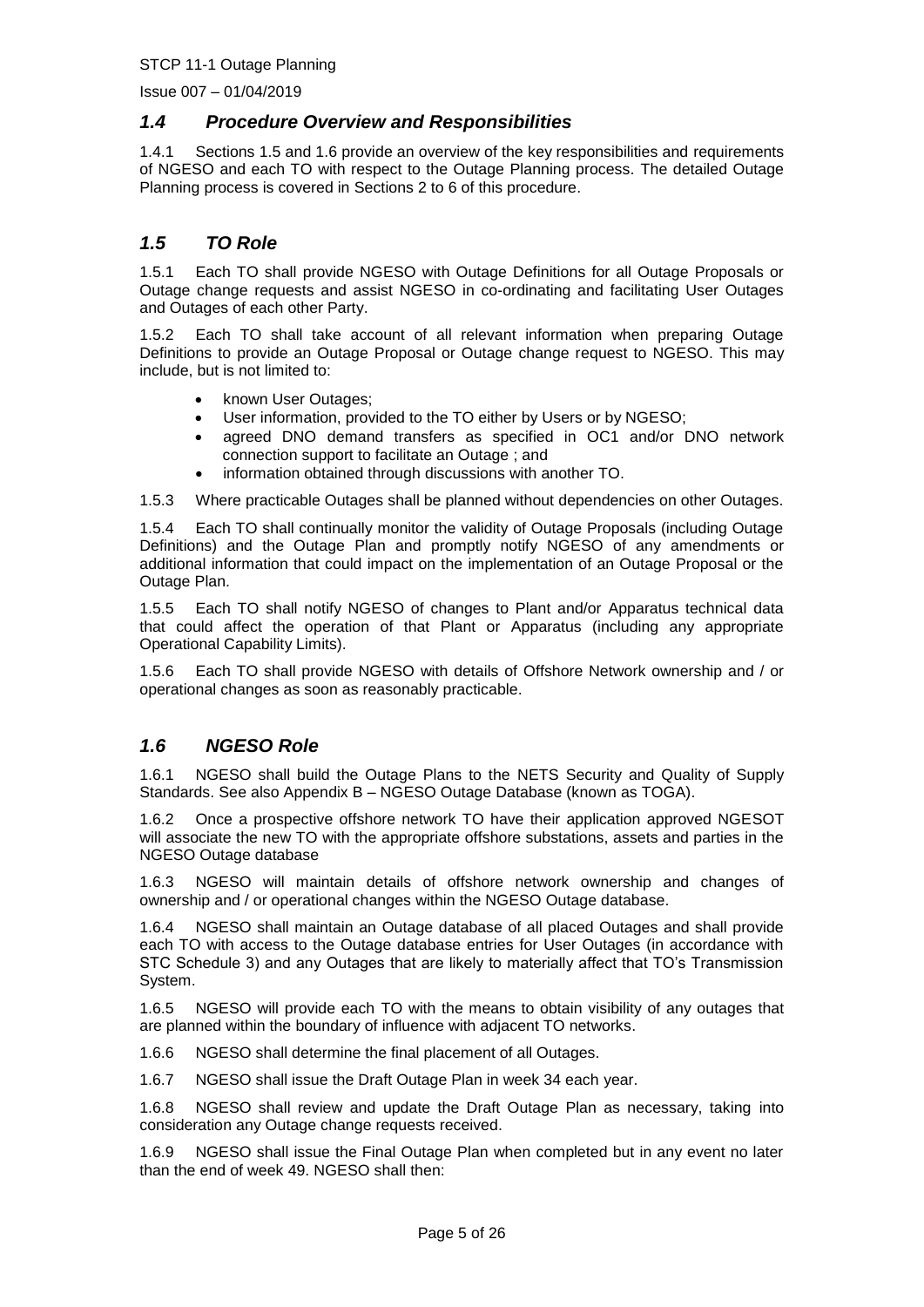Issue 007 – 01/04/2019

- monitor changes to the Final Outage Plan (following the procedure in Section 5 Change Management );
- assess any proposed Outage change requests to determine the priority and impact of the request; and
- separately record all Service Reductions (if greater than 3 hours duration) and Outages in the NGESO Outage database.

1.6.10 To support the TOs in preparing their Outage Proposals and Outage change requests, NGESO shall inform each TO of User Outages (in accordance with STC Schedule 3) that, in the opinion of NGESO or the TO, are likely to materially effect that TO's Transmission System.

1.6.11 For Outages involving Offshore Network connections into an Onshore Transmission site NGESO will perform a co-ordinating role between the Offshore TO and Onshore TO.

1.6.12 For Outages involving Offshore Network connections into a DNO network in England & Wales NGESO will perform a co-ordinating role between the Offshore TO, Onshore TO and the DNO.

1.6.13 Where a DNO network in England & Wales acts as the connecting point for an Offshore Network and the DNO makes a Capacity Declaration in respect of any restrictions for designated circuit(s) NGESO will carry out a process to determine how the capacity restriction should be apportioned between the Offshore connecting parties and will distribute this information to all affected parties.

1.6.14 In discussion with each TO, NGESO shall agree and compile operational plans and actions to enable each Outage included in the Outage Plan to be released. NGESO shall provide this information to the relevant TO in accordance with Sections 2 to 6 of this procedure.

1.6.15 During an Outage, NGESO shall identify the need for the Emergency Return To Service (ERTS) of an Outage within the provisions of the Outage Definition. This shall include specifying and agreeing the operational requirements in the event that full asset availability, including full Protection and control facilities cannot be achieved due to the urgency of the return to service agreed in the Outage Definition. (See Appendix D - Emergency Return to Service).

# **2 Outage Planning**

#### *2.1 Principles and Overview*

2.1.1 The Outage planning process covers identification of Outage requirements for up to six years ahead (for all known schemes and National Electricity Transmission System reinforcement) to the handover of the plan at day ahead into the Control Phase. More detail will be added when developing the plan in Years 1 & 2.

2.1.2 Production of the Outage Plan (as described in Section 4 of this STCP) shall include the production of detailed operational and work plans to enable each individual Outage to take place.

2.1.3 NGESO and each TO shall communicate with each other throughout the outage planning process and as a minimum will arrange to handover the Year 1 & 2 Final Outage Plan.

2.1.4 NGESO and each TO shall seek to resolve any Outage placement conflicts through collaboration with each other and any relevant Party.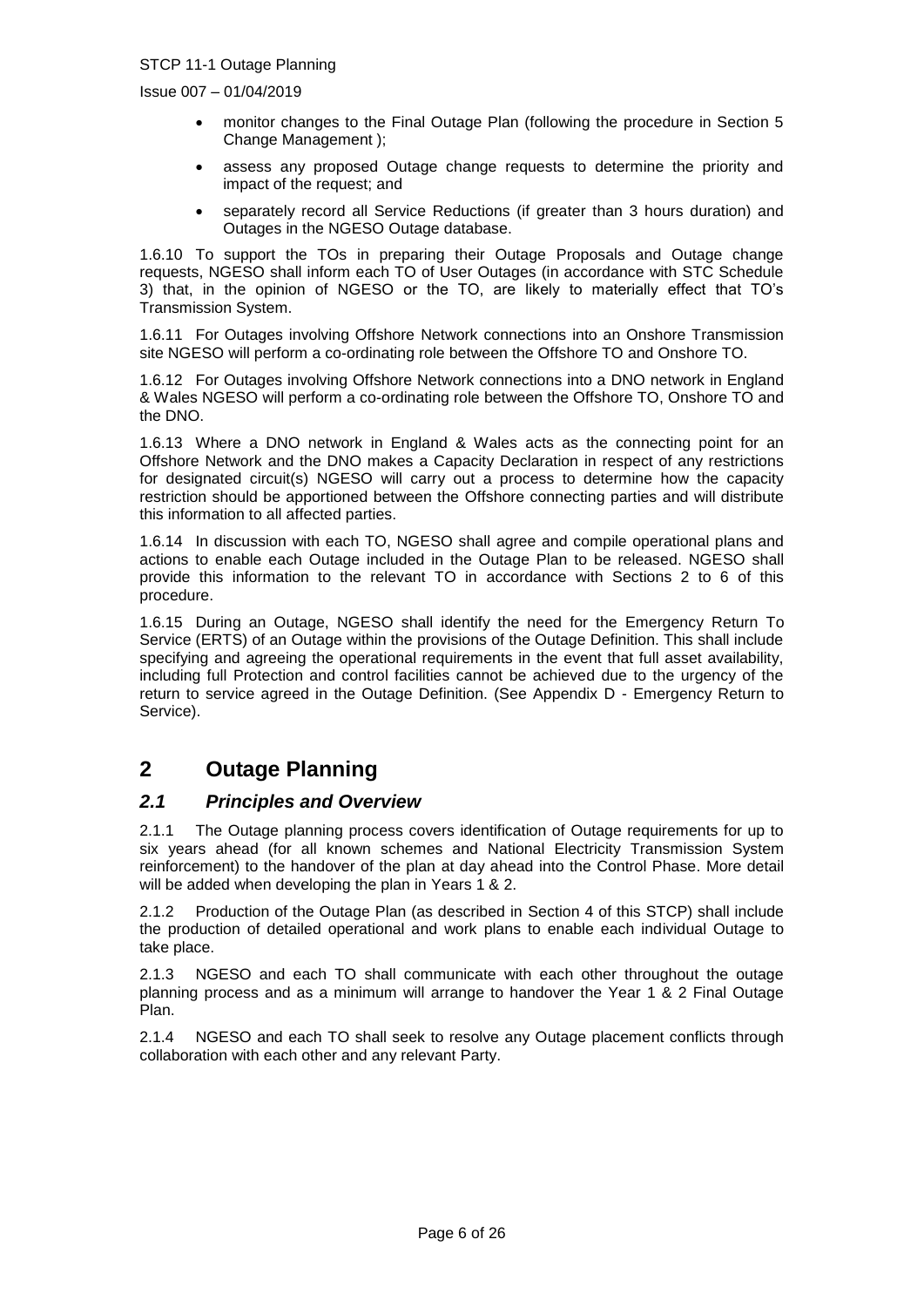Issue 007 – 01/04/2019

# **3 Outage Planning Procedure for Year 3 to 6 (and beyond) and Outage Plan Build at Year Ahead (Year 1 & 2)**

# *3.1 Year 3 to 6 (and Beyond)*

3.1.1 At any time for Year 3 to 6 (and beyond), any Party should initiate discussions with another Party regarding Outages as and when they become known.

3.1.2 For Year 3 and beyond the main driver for Outage Proposals will be from the Initial Outage Plan. STCP 16-1, Section 4.4 includes more detail on co-ordination and the method for ensuring the Provisional Outage Plan is available at the start of Year 2

3.1.3 When a TO has indicative dates for Outage Proposals, that TO shall propose such dates to NGESO and update their Outage Proposal accordingly. NGESO shall then update the NGESO Outage database as appropriate.

3.1.4 NGESO shall take no longer than 8 weeks to review outages relating to new or modified connection applications and respond to the relevant TO. If there are issues to discuss and agree, NGESO and TO will endeavour to resolve these issues as soon as reasonably practicable.

3.1.5 If and when NGESO determines that an Outage Proposal is not viable, NGESO shall discuss the alternatives with the relevant TO(s). This process should follow that detailed in STCP 16-1, Section 4.4

3.1.6 In week 6 each year the Initial Outage Plan for Year 3 shall become the Provisional Outage Plan for Year 2 and each Outage Plan beyond Year 3 to 6 (and beyond)will similarly be rolled forward.

# *3.2 Outage Plan Build at Year 1 & 2*

3.2.1 Overview

3.2.1.1 The objective of Outage Plan Build is to construct a Provisional Outage Plan that provides each TO with access to their Transmission System for that Plan Year. The development of the Provisional Outage Plan is an iterative process requiring frequent NGESO and TO liaison.

3.2.1.2 The starting point at 2 years ahead will be the plan that has been developed in accordance with STCP16-1 with the addition of other Key Outages.

3.2.1.3 NGESO and each TO will meet as required in line with this Section 3.2, to review the Provisional Outage Plan to discuss and exchange the following information:

- Each TO to provide NGESO with details of Outage Definitions in respect of Outage Proposals or Outage change requests.
- NGESO shall notify each TO of User Outages (in accordance with STC Schedule 3) that are likely to materially affect that TO's Transmission System as they become known; and
- NGESO to notify each TO with any points on the transmission system where there are known or expected constraint issues Or other system security issues

3.2.1.4 The meetings do not preclude Outage Proposals or Outage Change request being notified to NGESO as they become known to that TO, taking account of known or advised User Outages or any other information exchange detailed in 3.2.1.3 above.

3.2.1.5 For Outages involving Offshore Network connections into an Onshore Transmission site NGESO will perform a co-ordinating role between the Offshore TO and Onshore TO

3.2.1.6 For Outages involving Offshore Network connections into a DNO network in England & Wales NGESO will perform a co-ordinating role between the Offshore TO, Onshore TO and the DNO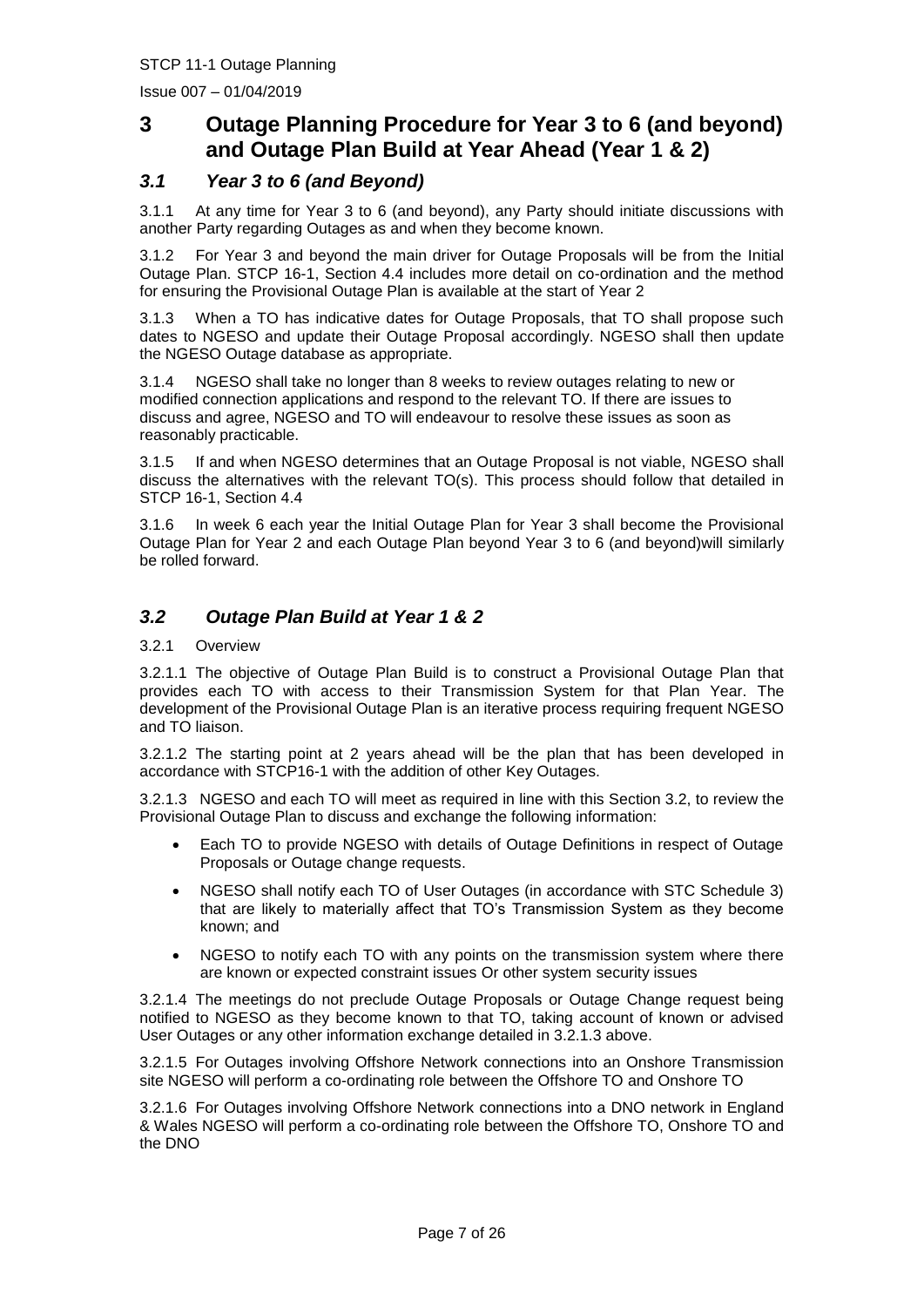Issue 007 – 01/04/2019

3.2.1.7 Where a DNO network in England & Wales acts as the connecting point for an Offshore Network and the DNO makes a Capacity Declaration in respect of any restrictions for designated circuit(s) NGESO will carry out a process to determine how the capacity restriction should be apportioned between the Offshore connecting parties and will distribute this information to all affected parties.

3.2.1.8 The timetable to be followed during the 1 Year and 2 Year Ahead process is described below.

3.2.2 For Year 2 the outages proposed should focus on those that affect the operation of the MITS and/or those outages that are agreed between the TO's and NGESO. These are known as the Key Outages. Thereafter for Year 1 all outages are required.

3.2.3 Outage Placement (week 6-34)

3.2.3.1 Week 6 - Provisional Outage Plan additions and changes

• The TO shall review the Provisional Outage Plan and provide NGESO with Outage Proposals (including Outage Definitions) for all known construction and maintenance work in the Provisional Outage Plan in an agreed format. Outages that are essential to meet construction programmes, third party works or for the integrity of a TO's Transmission System shall be tagged appropriately.

3.2.3.2 Week 7 to 28 - Development of the Provisional Outage Plan

- Each TO shall also provide NGESO with any Outage change requests and deletions from or additions to the Provisional Outage Plan as they become known.
- NGESO shall continue to refine the Provisional Outage Plan in discussion and meetings with the TOs. This may include placing TO Outages that were not taken or completed in the previous outage year
- In providing Outage Definitions in respect of Outage Proposals or Outage change requests, TOs should prioritise Core Outages.
- NGESO shall continue to build the Provisional Outage Plan based on the information provided by the TOs. Where Outage conflicts occur, NGESO shall discuss the viability of the proposed Outages with the relevant TO(s) and suggestions for alternative Outages.
- Each TO shall provide NGESO with changes to Outage Proposals as they become known.
- NGESO shall update the NGESO Outage database with any changes to User Outages. Any User Outages that are likely to materially affect a TO Transmission System, shall be made available to that TO in accordance with STC Schedule 3.
- Each TO shall provide its final Outage Proposals for Year 1 before the end of week 27 each year
- By the end of week 28, the Provisional Outage Plan shall be provided to each TO in writing if required by that TO.
- 3.2.3.3 Week 29 to 33 Further Development of the Provisional Outage Plan
	- NGESO shall continue to develop the Provisional Outage Plan.
	- NGESO shall arrange a tripartite meeting with the Onshore TOs (which may include use of video-conference or teleconference) to consider Provisional Outage Plan issues that relate to Outages affecting the TO Onshore Transmission Systems and any outstanding Outage placement issues that affect Onshore TOs.
	- NGESO shall arrange a bilateral meeting with each TO (which may include use of video-conference or teleconference) to discuss those elements of the Provisional Outage Plan that affect that TO alone.

3.2.3.4 Week 34 - NGESO publishes the Draft Outage Plan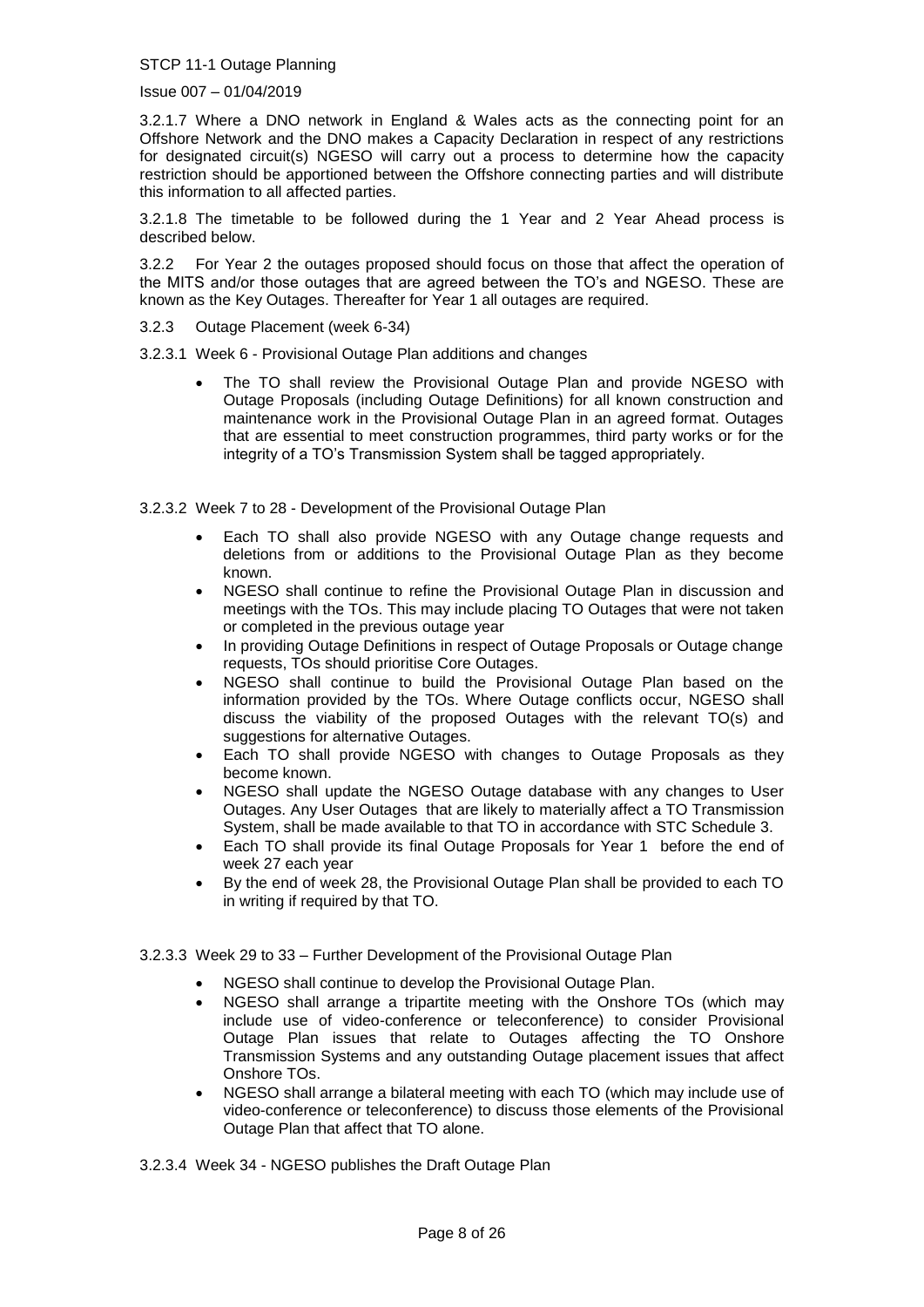Issue 007 – 01/04/2019

- Following any changes to the Provisional Outage Plan subsequent to the meetings with each TO NGESO shall publish the Draft Outage Plan. NGESO will not consider any new outage changes submitted during week 34.
- 3.2.4 Plan Optimisation (week 35-48)
- 3.2.4.1 General
	- NGESO and each TO shall continue to review the Draft Outage Plan. Final Outage placements shall be completed by week 49 at year ahead. TO's shall make all final requests by the end of week 48. Outages shall be identified in accordance with Appendix C - Plan Firmness.
	- Where a DNO network in England & Wales acts as the connecting point for an Offshore Network and the DNO makes a Capacity Declaration in respect of any restrictions for designated circuit(s) NGESO will carry out a process to determine how the capacity restriction should be apportioned between the offshore connecting parties and will distribute this information to all affected parties

3.2.4.2 Week 35-39 - Development of the Draft Outage Plan

- NGESO shall refine the Draft Outage Plan in conjunction with each TO and any relevant Users, taking account of comments received.
- Outages represented must include both outages within a TO's network, and all outages within the boundary of influence for that TO
- By the end of week 39 each TO shall advise NGESO of any remaining Outage requests. Although forming part of the Draft Outage Plan, some of these remaining Outages may not be placed. Outages with no firm date agreed shall be assessed and placed during Year 0 where practicable.

3.2.4.3 Week 40-48 – Further development of the Draft Outage Plan

3.2.4.4 NGESO shall continue to refine the Draft Outage Plan in discussion with the TOs. This may include placing TO Outages that were not taken or completed in Year 0.

3.2.5 Plan Freeze (week 49)

3.2.5.1 At the end of week 49 NGESO shall publish the Final Outage Plan.

3.2.5.2 Following publication of the Final Outage Plan, all changes (including placement of Unplaced Outages) shall be monitored in accordance with Section 5 (Change Management).

3.2.6 Final Outage Plan Handover (weeks 3 and 4 in following calendar year)

3.2.6.1 The increased number of Transmission Owners following the introduction of Offshore Networks means that the Final outage Plan handover will continue to take place primarily in week 3 but may be extended into week 4 depending on workload and available resource.

3.2.6.2 When the Final Outage Plan is handed over to the current year any Outages that have been agreed but cannot be placed shall either:

- have been moved out of the relevant Outage database year following a risk assessment; or
- left in the Outage database pending an Opportunity Outage placement by agreement between NGESO and the relevant TO.
- 3.2.6.3 Opportunity Outages shall be identifiable in the Outage database
- 3.2.6.4 Weeks 3 and 4 (in following calendar year)
	- NGESO shall arrange meetings (including by videoconference or teleconference) between NGESO and each TO during weeks 3 and 4 as workload permits to "hand over" the Final Outage Plan to Current Year. The Plan Year shall then become Year 0 and the Year 2 Provisional Outage Plan prepared for handover (to Year 1) in week 6 to continue the cycle.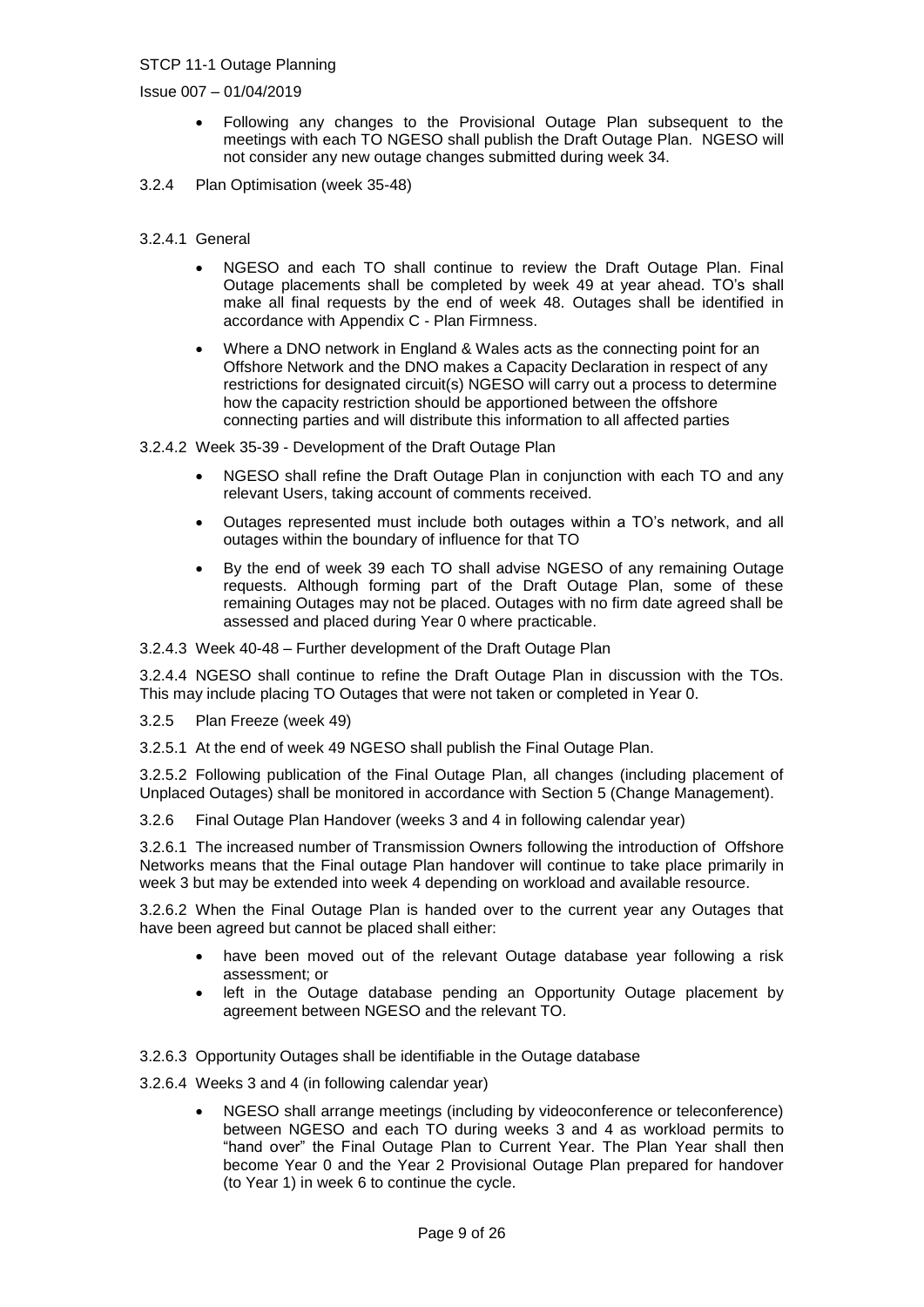# **4 Procedure for Implementing The Plan (Current Year)**

# *4.1 Overview*

4.1.1 During the current year NGESO shall refine, optimise and update the Outage Plan to accommodate essential changes, additional work and previously Unplaced Outages, taking into account Service Reductions and generation profile changes. NGESO shall use reasonable endeavours to have dates for all Unplaced Outages, Opportunity Outages or Outage change requests agreed by four weeks in advance of the Outage start date. The TO shall use reasonable endeavours to have in place firm work plans

4.1.2 A key objective in delivering a firm Outage Plan is to minimise the number of Outage changes. Outage changes should be discussed at System Access meetings as outlined in Section 4.3.2 to seek performance improvements. The aim of all Parties shall be to minimise changes to the Outage Plan at less than 4 weeks ahead of Outage start date.

4.1.3 Outage change requests shall be undertaken in accordance with Section 5 (Change Management).

# *4.2 Current Year (Year 0)*

4.2.1 When considering any changes that impact on the Outage Plan, each TO shall use information provided by Users or NGESO (in accordance with STC Schedule 3) and liaise with other TOs and NGESO as required.

4.2.2 Opportunity Outages may be accommodated by NGESO at short notice within the current year.

4.2.3 NGESO shall make the Outage Plan available to the TOs in respect of their Licensed area in written or electronic format as requested by the TO.

4.2.4 NGESO shall prepare operational notes for Onshore TOs (in accordance with Appendix E) for each week in the current year. These shall include, but shall not be limited to:

- agreements with each TO and Users on the placement of Outages affecting that TO;
- details of actions required to ensure the National Electricity Transmission System is operated within the NETS Security and Quality of Supply Standards; and
- details of changes to the National Electricity Transmission System standard substation running arrangements required to deliver the Outage Plan.

4.2.5 Each TO shall prepare work plans to ensure resources and contracts etc are in place to deliver the Outages.

4.2.6 Outages represented on all TOGA reports must include both outages with a TO's network, and all outages within the boundary of influence for that TO.

4.2.7 For Outages involving Offshore Network connections into an Onshore Transmission site NGESO will perform a co-ordinating role between the Offshore TO and Onshore TO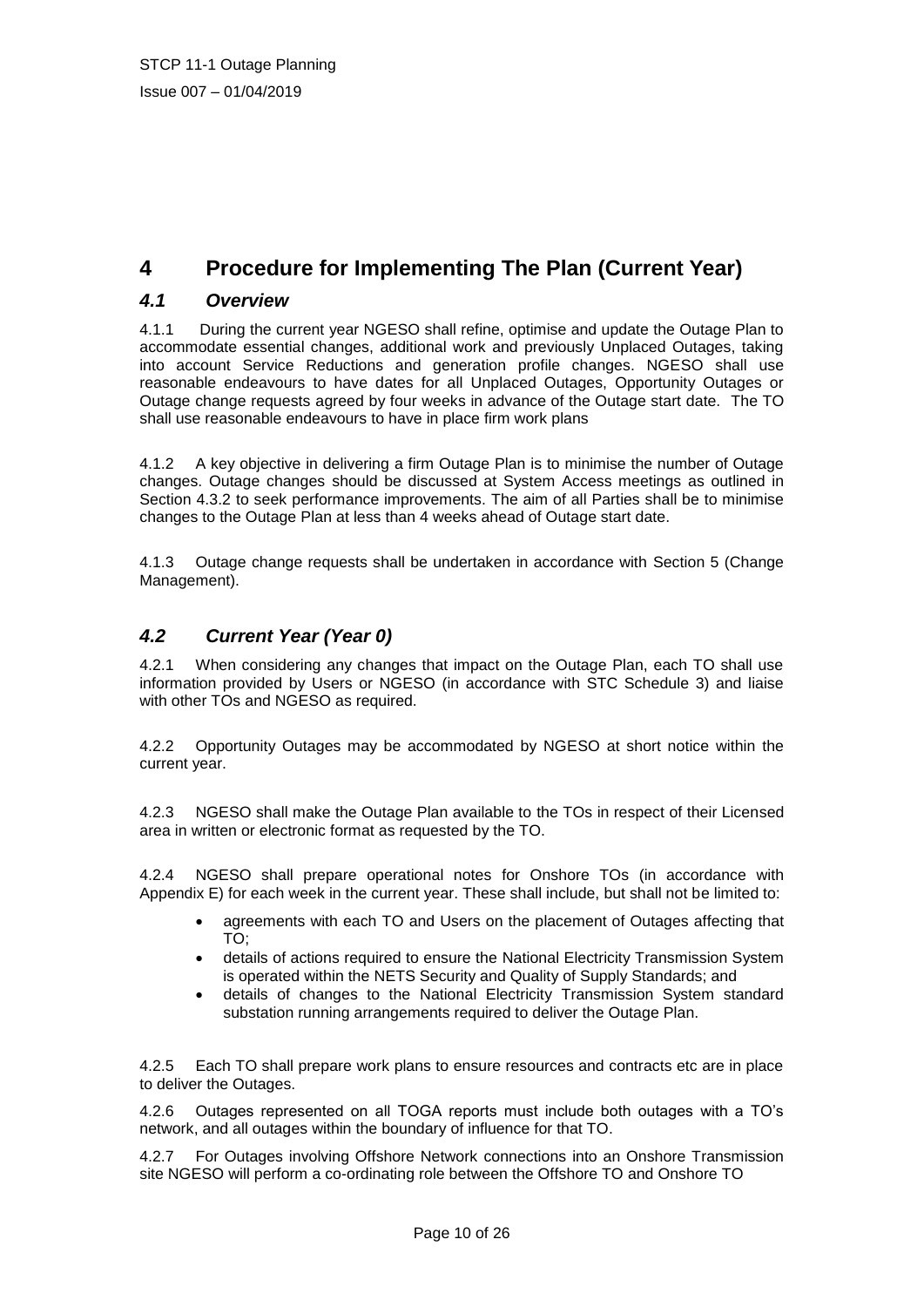Issue 007 – 01/04/2019

4.2.8 For Outages involving Offshore Network connections into a DNO network in England & Wales NGESO will perform a co-ordinating role between the Offshore TO, Onshore TO and the DNO

4.2.9 Where a DNO network in England & Wales acts as the connecting point for an Offshore Network and the DNO makes a Capacity Declaration in respect of any restrictions for designated circuit(s) NGESO will carry out a process to determine how the capacity restriction should be apportioned between the Offshore connecting parties and will distribute this information to all affected parties.

4.2.10 When it receives a DNO Capacity Declaration, NGESO will carry out a process to determine how the capacity restriction should be apportioned between the various connecting parties where multiple generators are connected via a single connection.

4.2.11 Where a Network restriction exists in a TO's network, due to a customer choice connection, NGESO can also declare a Capacity Declaration to one or more connecting parties using the same process as above.

# *4.3 Optimisation Phase (the period down to 4 weeks ahead)*

4.3.1 TOs may choose to receive relevant 4 week ahead rolling Outage information in written or electronic format in addition to, or instead of, direct access to the TOGA database.

#### **4.3.2 System Access Meetings**

4.3.2.1 The TOs and NGESO shall agree a programme of Transmission System access meetings to look at the Year 0 Outage Plan in the period 4 to 16 weeks ahead.

4.3.2.2 It is anticipated that Transmission System access meetings shall take place every 4 to 5 weeks and may take the form of telephone, videoconference or 'face to face' meetings. However, the format, timing and venue of the meetings shall be as agreed by all Parties in advance. For locational meetings the venue may be rotated between main company locations as convenient to attendees.

4.3.2.3 The aim of these meetings shall include:-

- 1. Noting any Opportunity Outages or Unplaced Outages that could be placed in the review period.
- 2. Consideration of Outage change requests for the period 4 to 16 weeks ahead (Outage change requests are to be made as soon as practicable) and review of Outage change requests proposed in the previous 4 to 5 weeks.
- 3. Resolution of new or outstanding Outage conflict issues.
- 4. Consideration of risks to the implementation of an Outage or associated with an Outage recorded in TOGA. (See Appendix B – NGESO Outage Database (known as TOGA).
- 5. Agreement of any operational requirements which are needed to facilitate an Outage, (e.g. additional security studies, Emergency Return to Service Time profiles, temporary Protection settings, local switching or switching restrictions, demand transfers etc.) and which interact with TO assets or resources.
- 6. Facilitating individual Outage and working plans to be produced in a timely manner with sufficient detail to enable all Outages to become "firm" prior to the rolling 4 week ahead delivery phase.
- 7. Provision of data for commissioning/testing of plant or equipment in the review period.
- 8. Consideration of any Outages that are likely to materially affect a TO Transmission System including Outages in the boundary of influence of that TO and User Outages (in accordance with STC Schedule 3).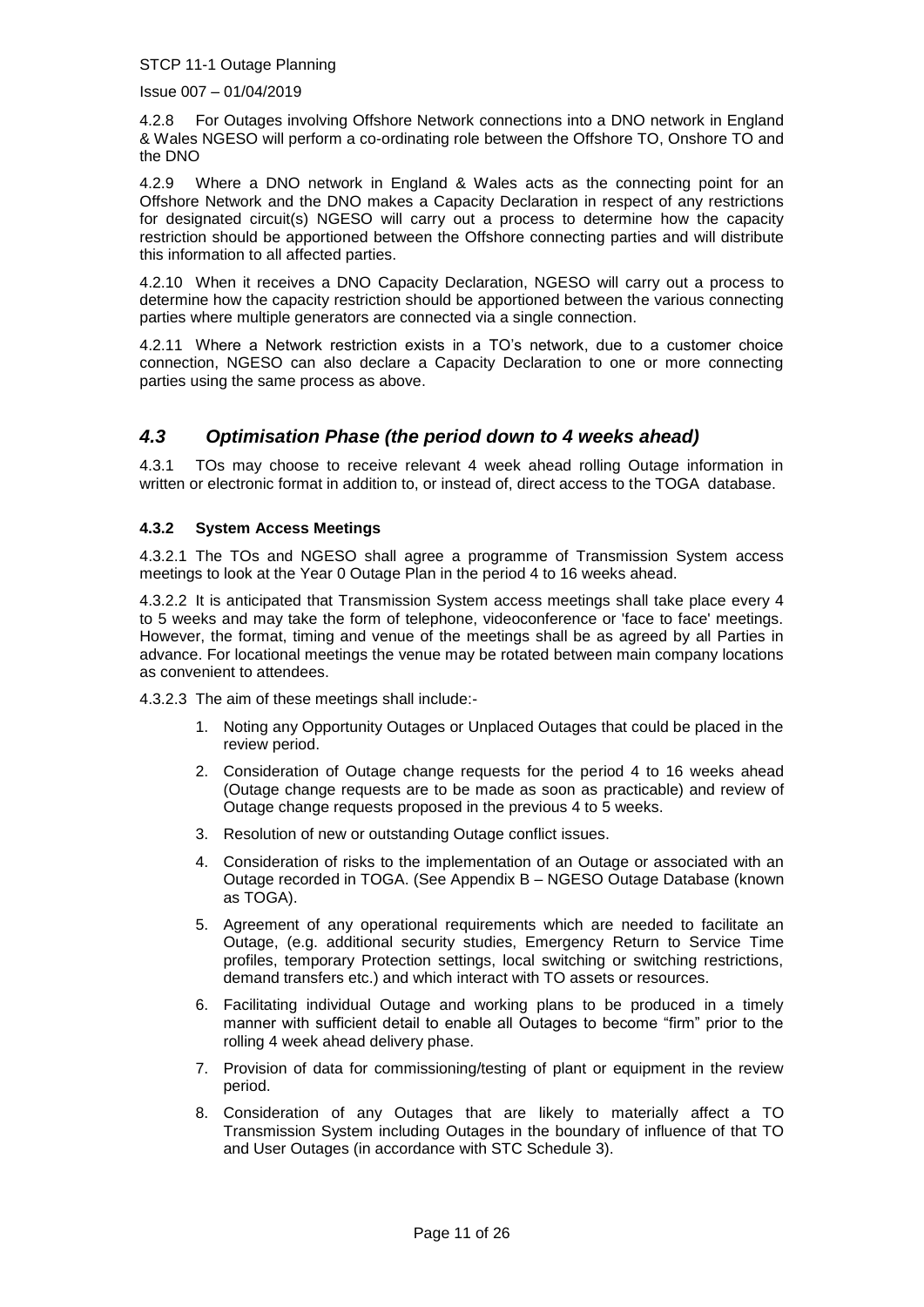Issue 007 – 01/04/2019

4.3.2.4 The focus of discussions at these meetings shall be the period 4-16 weeks ahead (change requests to be made as soon as practicable) to allow time to address issues in a timely manner. Outages shall be reviewed in detail for the 8-16 week ahead period, so that necessary actions can be identified and resolved.

4.3.2.5 In terms of interfacing with the Users the interface responsibilities shall be:

- NGESO shall liaise with Users on Outage placement and operational arrangements; and
- each TO shall provide identified resource requirements at interface sites.

4.3.2.6 Outages involving commissioning or decommissioning requirements shall be agreed between each TO and NGESO as part of operational plans in accordance with the requirements of STCP 19-4 Commissioning / Decommissioning

### *4.4 Delivery phase (0-3 weeks ahead)*

4.4.1 In the delivery phase NGESO and each TO shall work together to implement each Outage. To minimise disruption to the existing programme and resources Outage changes in this period shall be limited to essential changes or Opportunity Outages.

4.4.2 Each TO shall advise NGESO of any changes to Outage Definitions or other factors that could affect an Outage.

4.4.3 As part of this process NGESO shall advise each TO of any changes to operational arrangements to facilitate an Outage. Agreements for operational actions including Emergency Return to Service Time, demand and generator intertrip requirements and demand transfers shall be confirmed by NGESO with the provider (i.e. TO or User) as appropriate. Any resource requirement for local switching shall be confirmed between each TO and NGESO as part of the Outage Planning process.

4.4.4 Commissioning requirements shall be finalised, agreed and circulated between each TO and NGESO as part of operational plans in accordance with the requirements of STCP 19-4 Commissioning / Decommissioning.

4.4.5 Non-standard running arrangements for interface sites that have been agreed and exchanged by NGESO and Users as part of the planning process and copies provided to each relevant TO (in accordance with STC Schedule 3).

4.4.6 Any Service Reductions (if greater than 3 hours duration) or new Outages shall be separately recorded in the NGESO Outage database and shall be taken into account in formulating the Outage Plan and operational notes.

4.4.7 By 1600 each Friday at the 2 weeks ahead stage:

4.4.7.1 NGESO shall provide to each Onshore TO the provisional 2 week ahead operational notes in a form agreed with and acceptable to NGESO as appropriate for comment by 1600 each Tuesday of the following week.

4.4.7.2 NGESO shall make available to each Offshore TO via the NGESO Outage Database, the provisional 2 week ahead notes as appropriate for comment by 1600 each Tuesday of the following week.

4.4.8 By 1600 each Thursday:

4.4.8.1 NGESO shall provide to each TO a copy of the Outage Plan covering the 4 weeks ahead period. This may be in writing or by electronic file transfer, as agreed with that TO.

4.4.8.2 Outages represented on all TOGA reports must include both outages within a TO network, and all outages within the boundary of influence for that TO

4.4.8.3 By 1600 each Friday at the week ahead stage: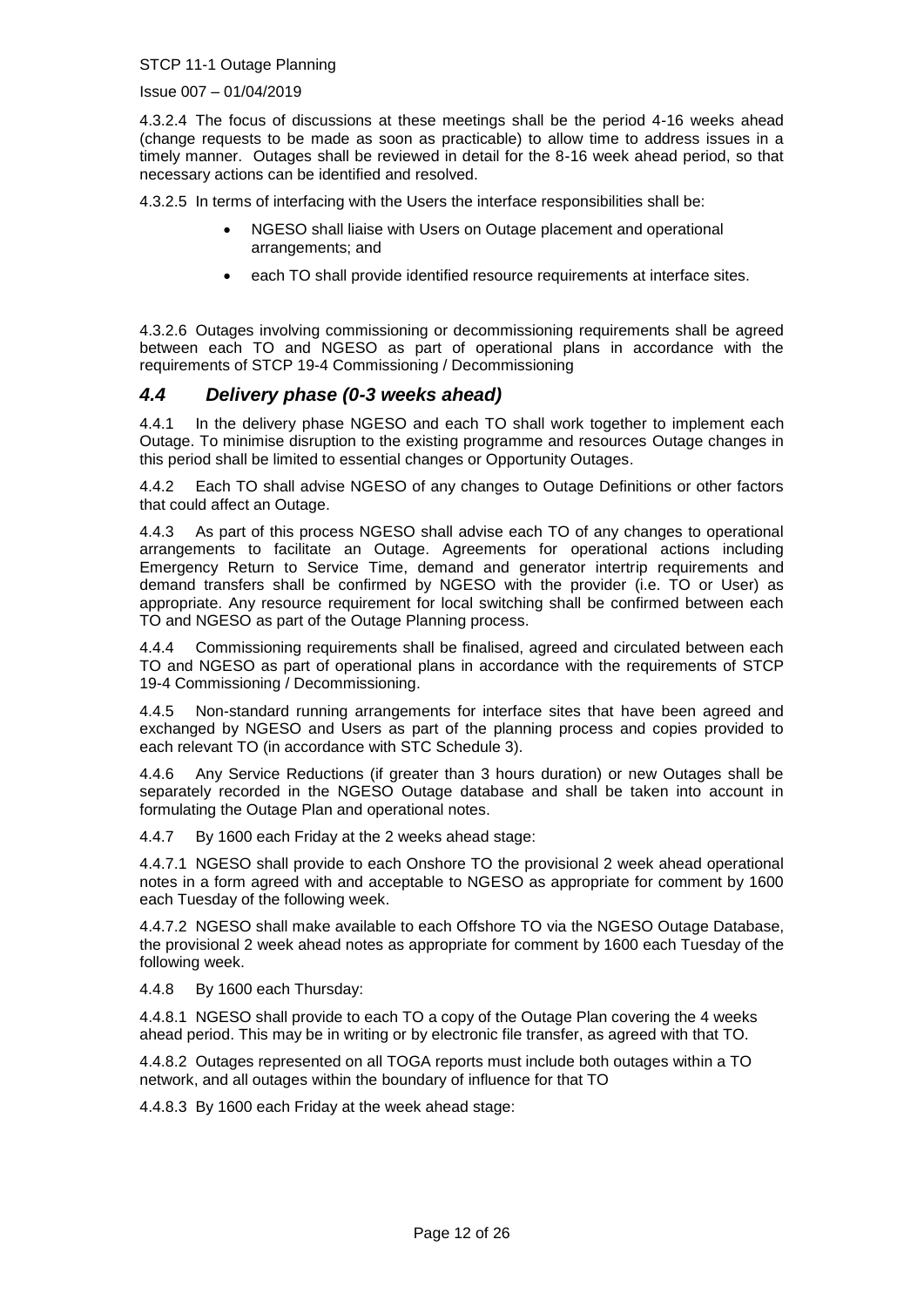#### Issue 007 – 01/04/2019

4.4.8.3.1 NGESO shall provide to each Onshore TO final operational notes in a form agreed with and acceptable to NGESO containing details of all significant Outages and associated operational actions. The operational notes shall be based on the most recent System analytical studies and shall be provided to each Onshore TO for Outages of, or which are likely to materially affect, that Onshore TO's Transmission System and any relevant User Outages (in accordance with STC Schedule 3). NGESO shall notify the relevant Onshore TO of any subsequent changes to the operational notes.

4.4.8.3.2 NGESO shall provide to each Offshore TO via the NGESO Outage Database final notes containing details of all significant outages and relevant operational actions. The notes will be based on the most recent system analytical studies and shall be provided to each Offshore TO for outages of, or which are likely to materially affect, that Offshore TO's transmission system and any relevant user outages (in accordance with STC Schedule 3). NGESO shall notify the relevant Offshore TO of any subsequent change to these notes.

- 4.4.9 On a daily basis in the current week:
- 4.4.9.1 NGESO shall review the day ahead National Electricity Transmission System security and applicable operational notes. NGESO shall use all reasonable endeavours to issue the day ahead Outage Plan to each TO and NGESO Control Phase by 1600hrs. In order to allow for the timely completion of the process any changes relevant to the following day received after 15:30hrs shall normally be referred to NGESO Control Phase for consideration (see Section 4.5).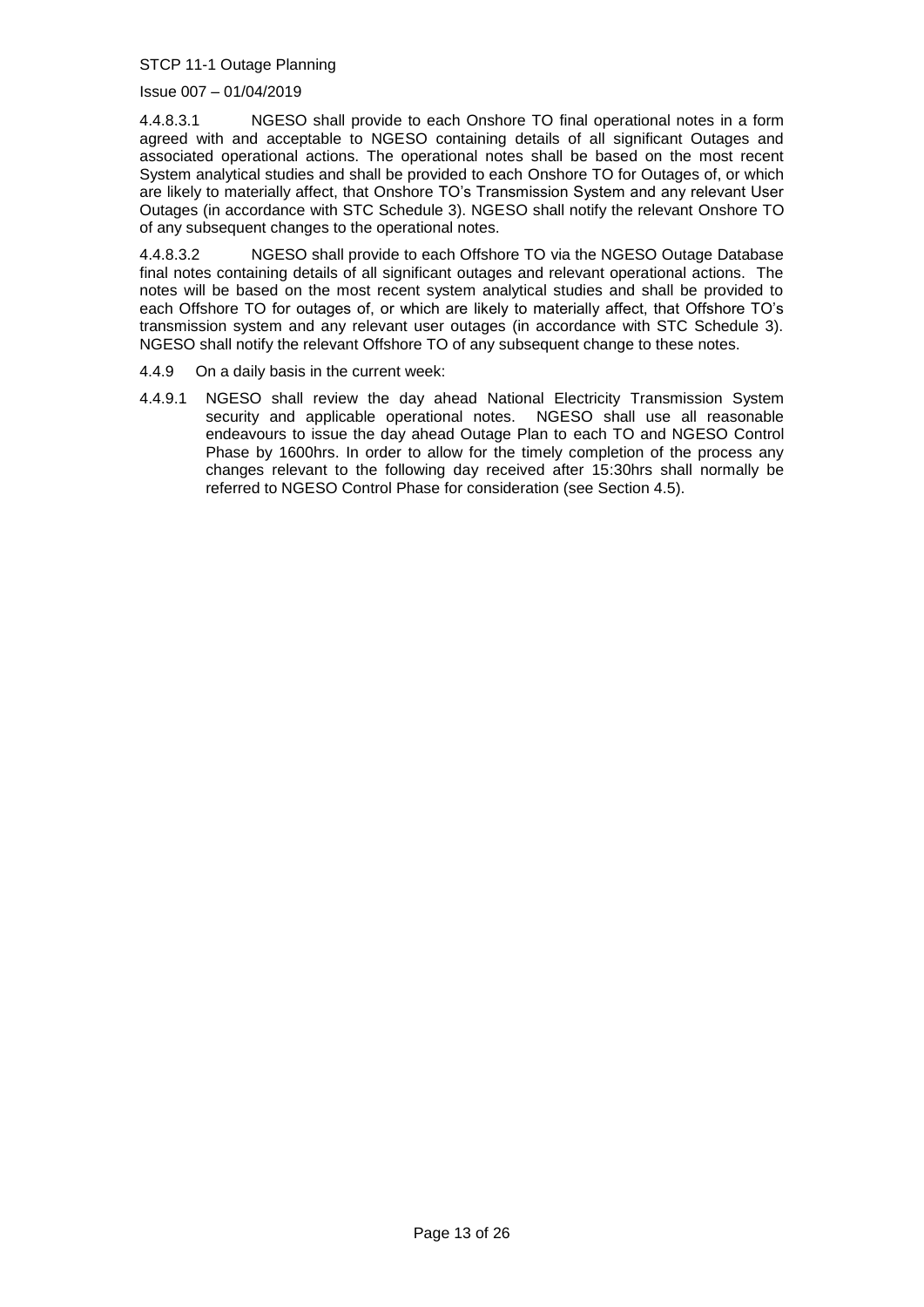Issue 007 – 01/04/2019

# *4.5 Control Phase*

4.5.1 STCP 1-1 Operational Switching should be followed after the handover of the Outage Plan from planning to the Control Phase.

# **5 Change Management**

### *5.1 Objectives*

5.1.1 In order to maintain a stable Outage Plan that gives optimum National Electricity Transmission System access and facilitates delivery of priority work it is essential that any changes to the plan are controlled and risk assessed.

5.1.2 The change management process shall ensure that all change requests after Plan Freeze at week 49 are monitored and the process and results are auditable.

5.1.3 The change management process shall be followed for any change to an Outage Definition following issue of the Final Outage Plan.

5.1.4 Change requests shall be given due consideration by all the affected Parties. Making changes to the Outage Plan may be iterative to ensure essential work can be added to the plan and less essential work moved or deleted from the plan where resource limits are infringed*.*

5.1.5 NGESO and the TO shall respond to all change requests as soon as reasonably practicable and taking account of the time remaining from the change request date to the Outage start or date of change.

#### *5.2 Change Categories*

5.2.1 Changes to the Outage Plan shall be categorised. Change monitoring codes for use in the register within the Outage database shall be agreed between NGESO and the TOs and are contained in STCP 11-2 Outage Data Exchange.

#### *5.3 Process*

5.3.1 Each Party shall keep the Outage Plan under continuous review (including up to the end of an Outage) and as soon as a Party becomes aware that a change is required to such Outage Plan, that Party shall:

- if a TO, request a change to the Outage Plan to NGESO including with such Outage change request a brief description of the reason(s) for the change; or
- if NGESO, notify each affected TO that NGESO itself requests or another TO or a User has requested (as appropriate), a change to the Outage Plan to the extent that it considers is likely to materially affect that TO's Transmission System; including a brief description of the reason(s) for the change.

5.3.2 A change request may be made or provided verbally where it is necessary and expedient to do so, provided that such a change request or notice is confirmed in writing as soon as reasonably practicable by the Party making the change request.

5.3.3 Any change request for a new Outage made pursuant to paragraph 5.3.1 shall include, to the extent reasonably practicable, an Outage Definition as described in 1.3.3.1.

5.3.4 NGESO shall maintain a register within the NGESO Outage database, which records in relation to any change which is made to the Outage Plan after week 49:

- a description of the change, including (where appropriate) the date(s) and times specified for an Outage in the Outage Plan both immediately prior to the time of the change and as changed;
- the identity of the Party which proposed or requested the Outage change;
- a brief description of the reason for the Outage change;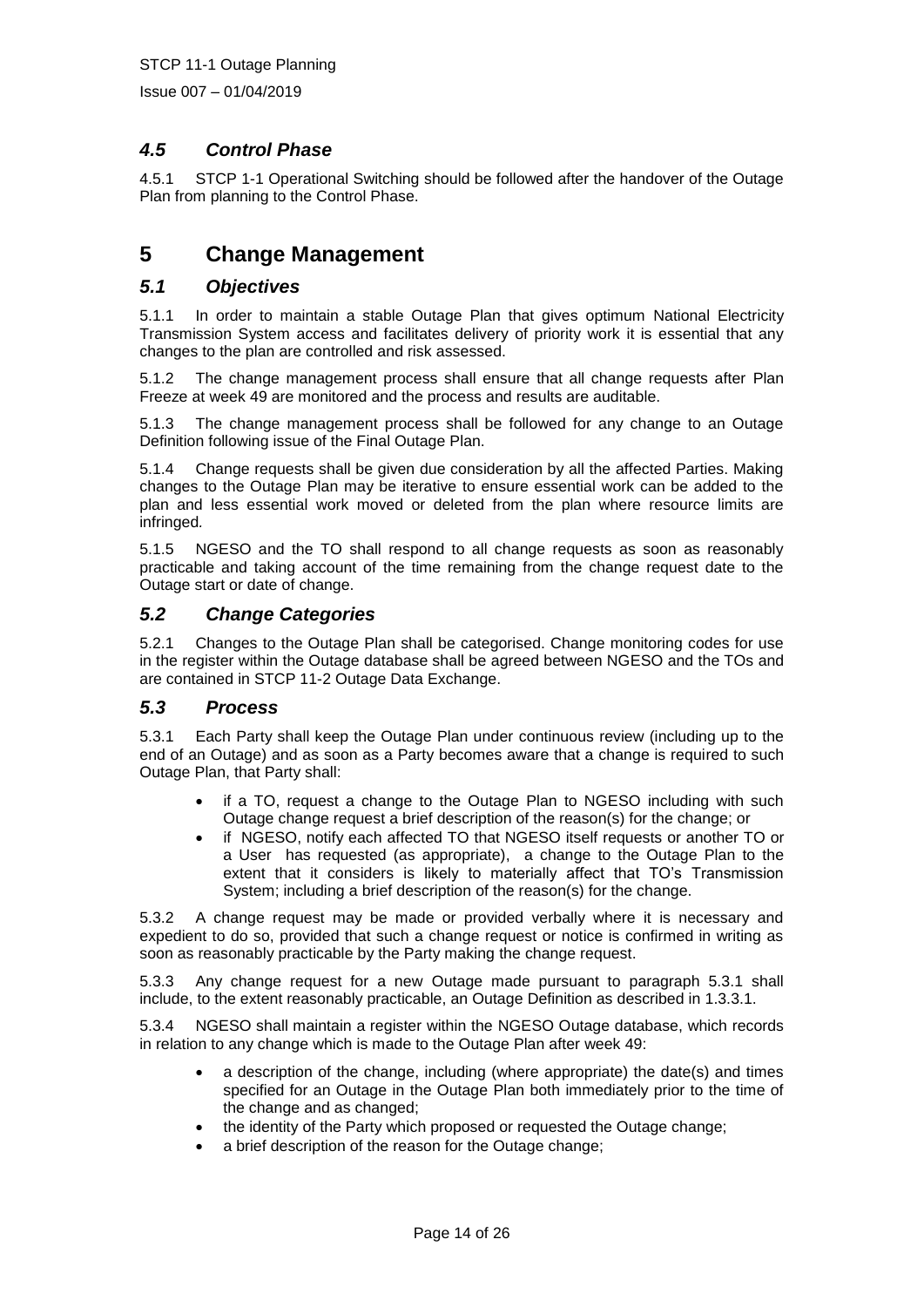Issue 007 – 01/04/2019

5.3.5 Where possible, any conflicts that arise shall be resolved through a collaborative process. NGESO shall discuss alternatives with the relevant TO(s) so that the optimal decision can be taken. This process may vary significantly dependant on the specifics of each situation.

# **6 Additional Considerations**

### *6.1 Cross Boundary Outages*

6.1.1 Cross boundary Outages between TO:TO shall be duplicated in the Outage Plan, although the Party with the majority of work shall take the lead in proposing the Outage (following liaison). The two Outages shall be linked in the Outage database.

### *6.2 Boundary of Influence*

6.2.1 A boundary of influence circuit created for example for 'TO1' on assets owned by 'TO2' is not automatically created or linked in reverse for 'TO2' on assets owned by 'TO1 and so these also need to be created in the TOGA database.

### *6.3 DNO Capacity Declaration*

6.3.1 A Capacity Declaration by the DNO shall be sent to NGESO who will log it in the NGESO Outage Database. When NGESO receives a DNO Capacity Declaration they will carry out a process to determine how the capacity restriction should be apportioned between the various connecting parties.

### *6.4 Winter Emergency Return to Service Time of 24hrs or greater*

6.2 The types of faults on the National Electricity Transmission System in winter tend to have a greater potential for longer repair times and there is a greater potential for circuits to be recalled to secure the Transmission System against severe weather conditions. All Outages placed in the Winter Period that have an Emergency Return to Service Time greater than 24 hours must be pre-approved by both NGESO and the relevant TO. (See Appendix D - Emergency Return to Service).

#### *6.5 Changes in Network Ownership*

- 6.5.1 It is expected that over time the ownership and/or control responsibilities of the offshore networks may change , leading to different TO's being associated to the offshore substations and assets.
- 6.5.2 The TOGA database has been designed to allow the replacement of the current TO of an offshore network with a new TO.
- 6.5.3 The past/present ownership / control responsibilities of an asset will be recorded with the details of the start date and end date of the past and start date of the present ownership / control responsibility of the asset.
- 6.5.4 The integrity of all outage requests, reports etc over any period of change will be maintained within the database such that after the changeover date
	- the new Offshore TO will be able to see all past outage information for that network
	- the previous Offshore TO will not be able to see any information for that network
- 6.5.5 Until the changeover date
	- the previous Offshore TO will still be able to submit outage requests even if they are for a period after the changeover
	- the new Offshore TO will not be able to see not see any outages associated to the network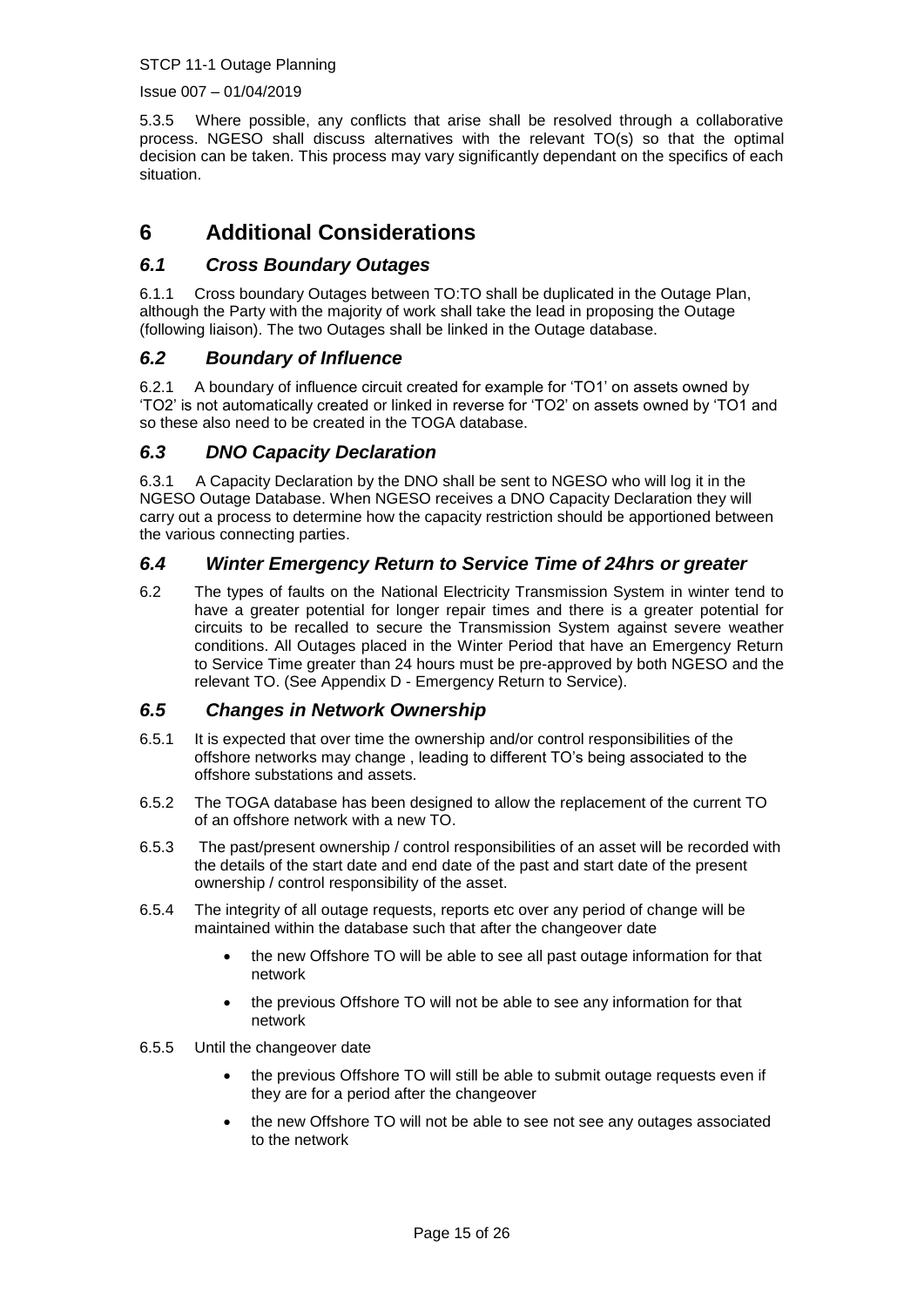Issue 007 – 01/04/2019

### *6.6 Managing Third Party Access*

6.6.1 Third parties (excluding Users) may also require "access" to the Transmission System. Typical access requirements fall into the following categories:

- proximity Outages for work on plant or equipment near live overhead lines;
- earthwire work associated with fibre optic links (e.g. TO telecoms supplier);
- tower access for installation/work on cellular phone aerials;
- requirement to temporarily or permanently move equipment to accommodate roads and buildings or movement of equipment; or
- Equipment at interface sites to allow work on Users' assets e.g. Busbar disconnectors.

6.6.2 Each TO shall be responsible for submitting Outage Proposals or Outage change requests on behalf of third parties. A TO shall advise NGESO when an Outage is being requested on behalf of a third party.

6.6.3 Details or enquiries received by NGESO relating to third party work that could impact on Plant and/or Apparatus shall be passed to the relevant TO.

### *6.7 Commissioning / Decommissioning*

6.7.1 Refer to STCP19-3 'Operational Notification and Compliance Issues' and STCP 19-4 'Commissioning and Decommissioning' for details of the requirements for commissioning/decommissioning of plant and equipment.

6.7.2 In the relevant Outage Proposal each TO shall indicate any changes to HV equipment on the National Electricity Transmission System that requires a commissioning programme.

6.7.3 The Outage database shall also include any additional information required for commissioning and decommissioning of equipment (See Appendix B – Outage Database).

6.7.4 Any Outages required in addition to the plant/equipment being commissioned or decommissioned to facilitate the processes should be identified and included in the Outage database in accordance with this procedure.

6.7.5 'Information' entries may be made to the Outage database to indicate when additional NGESO or TO resource is required in carrying out commissioning or decommissioning (e.g. circuit name or nomenclature changes or major permit changes).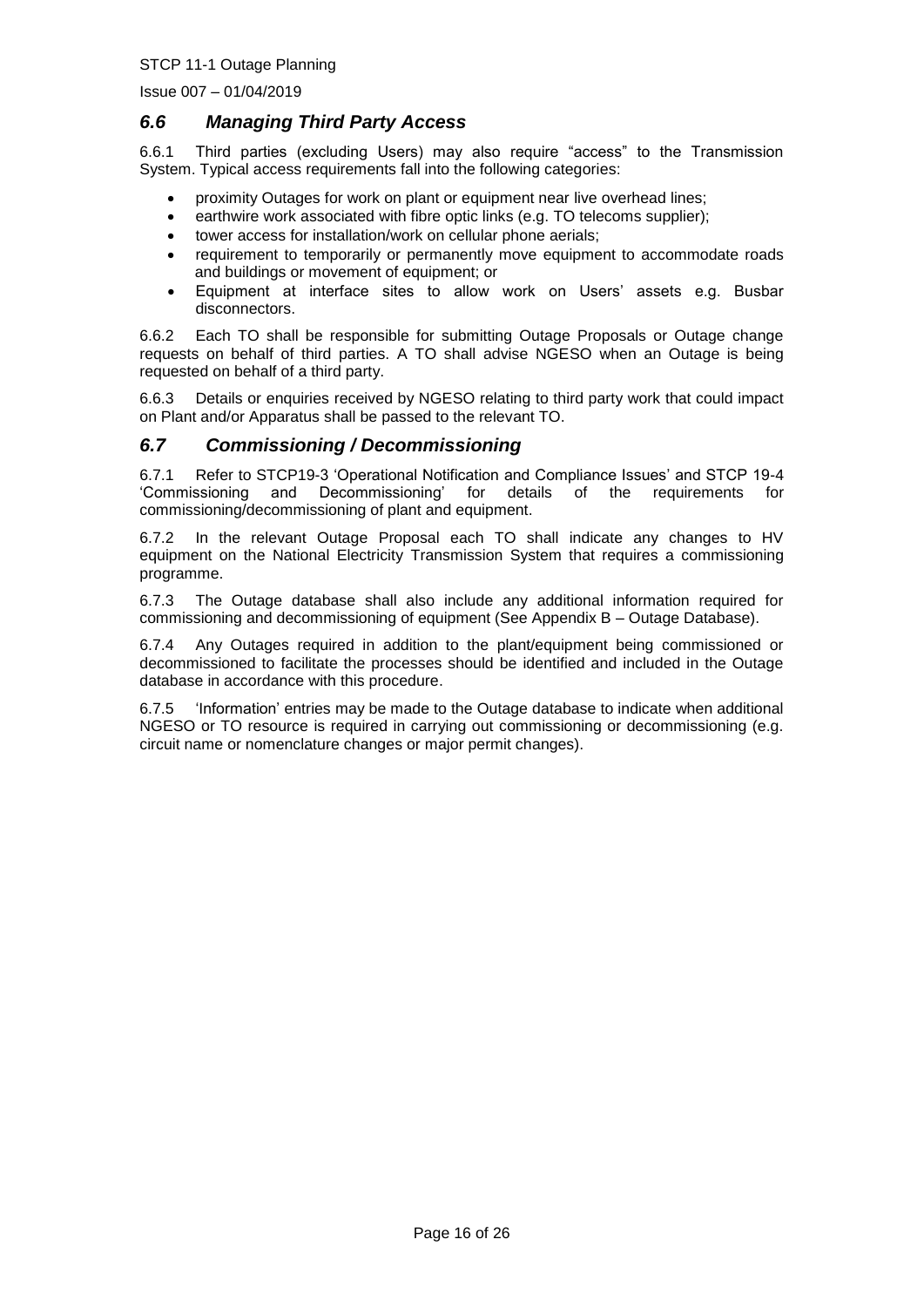$Is sue 007 - 01/10/2018$ 

# **Appendix A – Flow Diagrams – Not Used**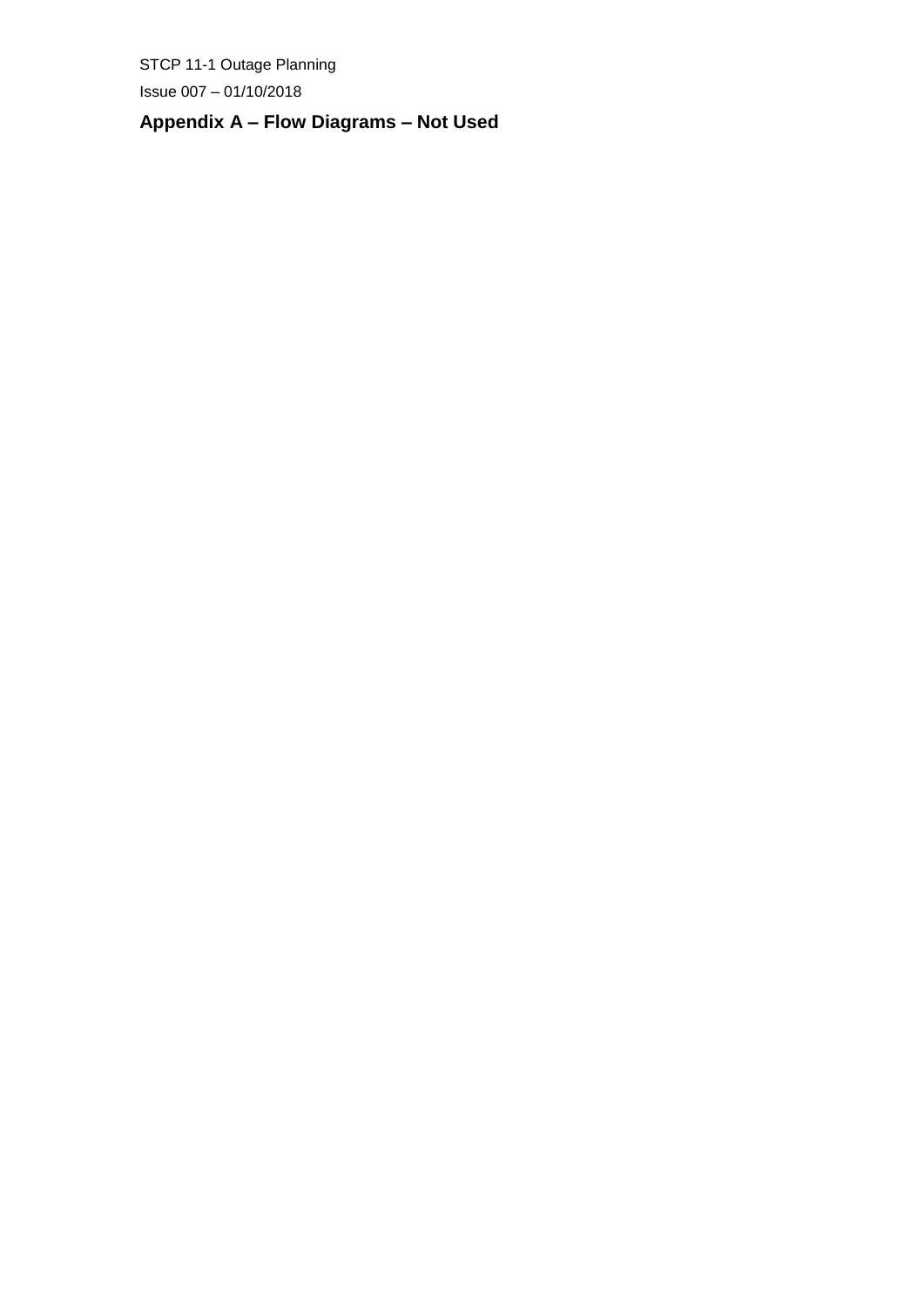$Is sue 007 - 01/10/2018$ 

# **Appendix B NGESO Outage Database (known as TOGA – Transmission Outage And Generation Availability)**

#### **Description**

All requirements for access to the Transmission System shall be recorded in the NGESO Outage database, (TOGA).

#### **Creation of Entries**

It is an in-built requirement of TOGA that all potential circuit Outages are created from a Basic Data record. This defines a number of fields that shall remain unchanged irrespective of the Outage arrangements. All Outage Proposals or Outage change requests have to be created from the Basic Data record for that circuit. This greatly reduces the quantity of data the user needs to enter, and ensures each entry has the correct codes allocated to it and ensures a level of consistency.

#### **Recording of Data**

The following information shall be recorded for primary equipment:

- All TO Transmission System equipment Outages identified by equipment owner.
- All third party owned transmission equipment Outages that may have an impact on the operation of the National Electricity Transmission System.
- User Outages on busbars at interface sites.
- Generator Outages for those required to submit data under the Grid Code.

The following shall be recorded for secondary equipment or Outage information:

- Risk of Trips
- Plant or Protection testing to an approved procedure. (Note circuit commissioning to an approved test program shall be included as part of the information on the main circuit booking).
- Trip tests with or without DAR
- Outages of cooling plant / equipment that causes thermal rating restrictions on primary plant.
- Protection depletions.
- Ancillary systems that could affect the MITS e.g. air systems, batteries, dc supplies etc.
- NGESO and TO dataset switch dates where these affect the availability of EMS facilities and/or control facilities.

The following shall be recorded in association with commissioning or decommissioning of circuits and equipment:

- New circuits shall be recorded as an out of service booking from the date the circuit comes under the appropriate HV Safety Rules to the date the circuit is commissioned on to the Transmission System.
- All equipment addition, removal and circuit name or nomenclature change dates
- Any circuit that has a commissioning program associated with it should have the appropriate code in the booking

This list does not preclude the inclusion of other useful records and comments where appropriate.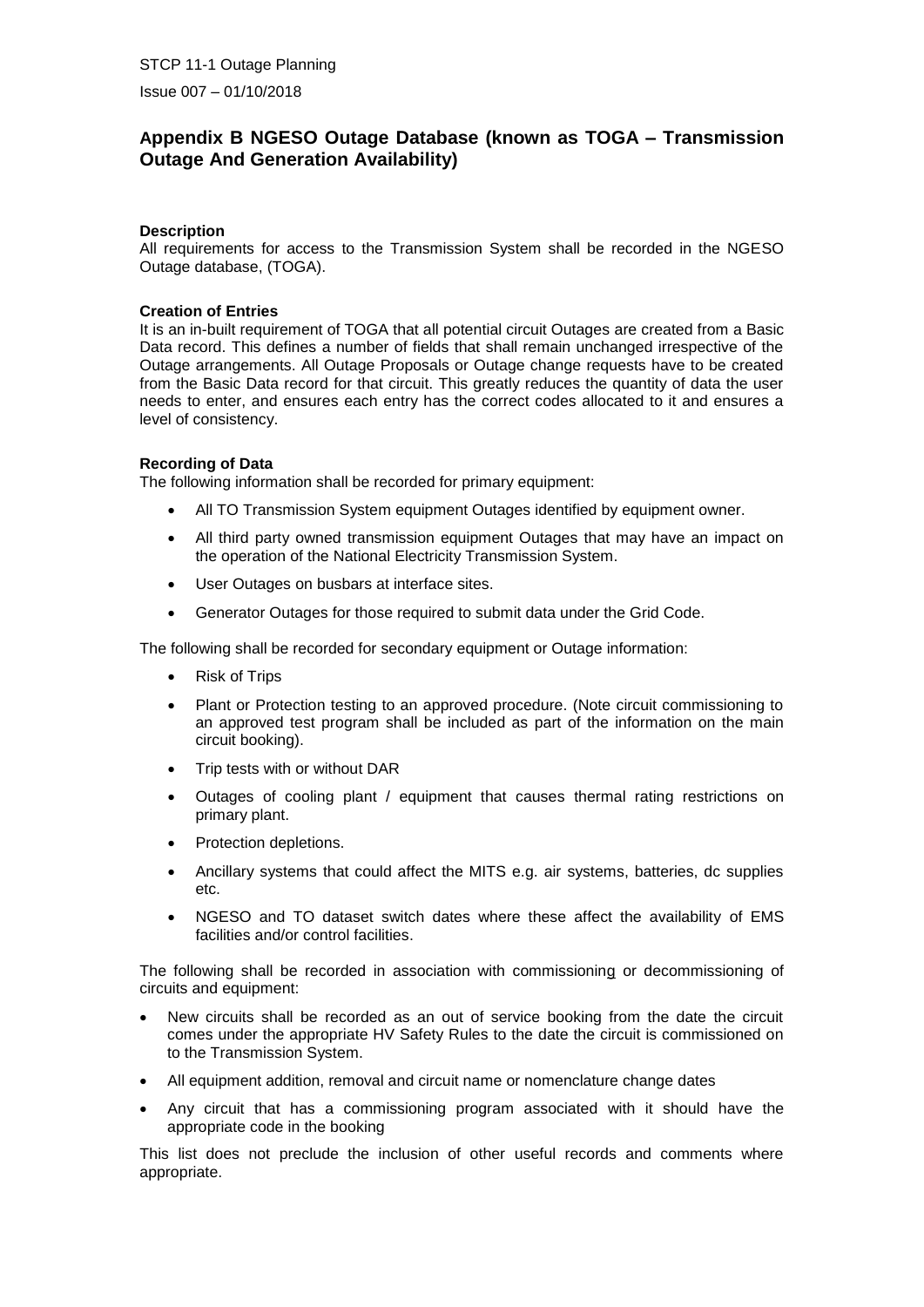Issue 007 – 01/10/2018 5

#### **Monitoring Codes**

Codes for monitoring the reason for Outage changes within the Outage Database shall be agreed between NGESO and TO at the time of the Outage change.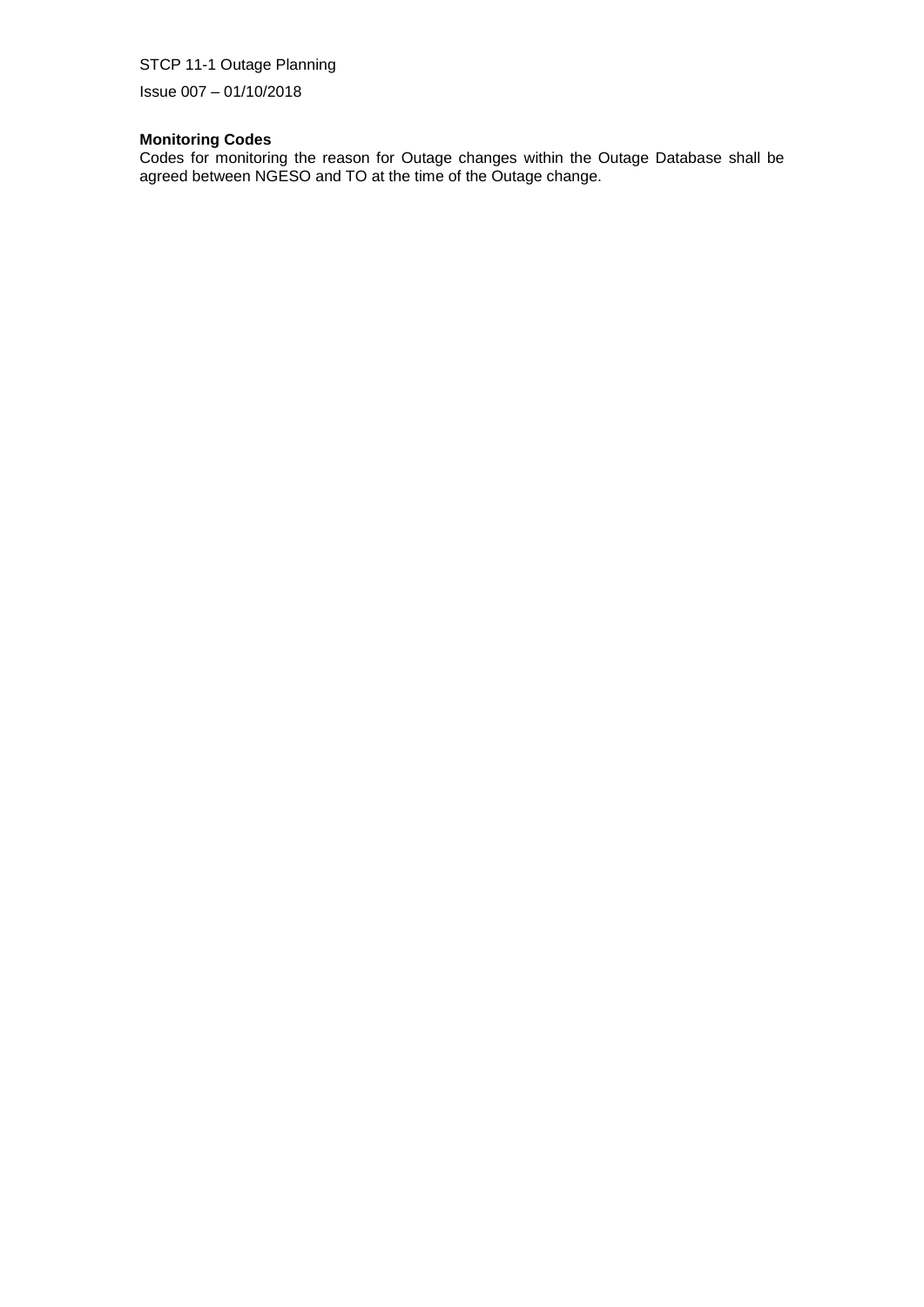$Is sue 007 - 01/10/2018$ 

# **Appendix C - Plan Firmness**

Firmness is required to ensure that the work required on the Transmission System can be completed. Clearly identifying the Outages that need to remain in a particular placement ensures that all parties are aware and concentrate their efforts on meeting the relevant deadline. All parties need to agree to the firmness as it is likely one particular party shall have committed significant resources and/or expenditure to ensure the Outage stays in its current placement. The remaining Outages which may be equally important from a work viewpoint but which have more flexible placement opportunities are identified as having a 'provisional' placement and can be used for resource profiling etc.

#### **Requirement for Firmness**

Requirement for firmness can be for a number of reasons, but shall usually be because one of the parties involved needs an Outage to remain within a particular placement period and duration

Typical examples of when firmness is required is when the Outage may:

| <b>Type of Outage</b>                                                                                       | <b>Party Requiring</b><br><b>Firmness</b> |
|-------------------------------------------------------------------------------------------------------------|-------------------------------------------|
| Be part of a project plan                                                                                   | TO                                        |
| Have a significant customer or third party impact or requires<br>considerable third party actions to secure | <b>NGESO</b>                              |
| Be required at a specific time either for operational reasons (e.g.<br>demand) or maintenance (e.g. WSE)    | NGESO/TO                                  |
| Have significant impact on a critical path                                                                  | NGESO/TO                                  |
| Require a specific resource commitment                                                                      | TO                                        |
| Have significant Wayleave issues                                                                            | TΩ                                        |

Once an Outage has been identified as requiring firmness, an assessment shall need to be carried out as to what actions are needed to provide that firmness.

#### **Firmness of Outage Definition**

- Confirmed that Outage can be completed in the defined Outage length.
- Confirmed that the correct equipment is planned out of service.
- Construction / project delivery shall need to ensure that scheme Outages are identified correctly at an early stage.

#### **Firmness of placement**

*Transmission Owner*

- TO can confirm that the Outage allows sufficient lead times and that contractors have contractual commitments to meet the specified dates.
- Outage is accurately specified and that resources are available to deliver the Outage within the specified timescale.
- Outage start date is not critically dependent on any other single event that could result in slippage.
- Confidence that the total number of firm Outages in a particular time period can be resourced with little chance of failure.
- Wayleaves and / or alternative rights of access as required are agreed.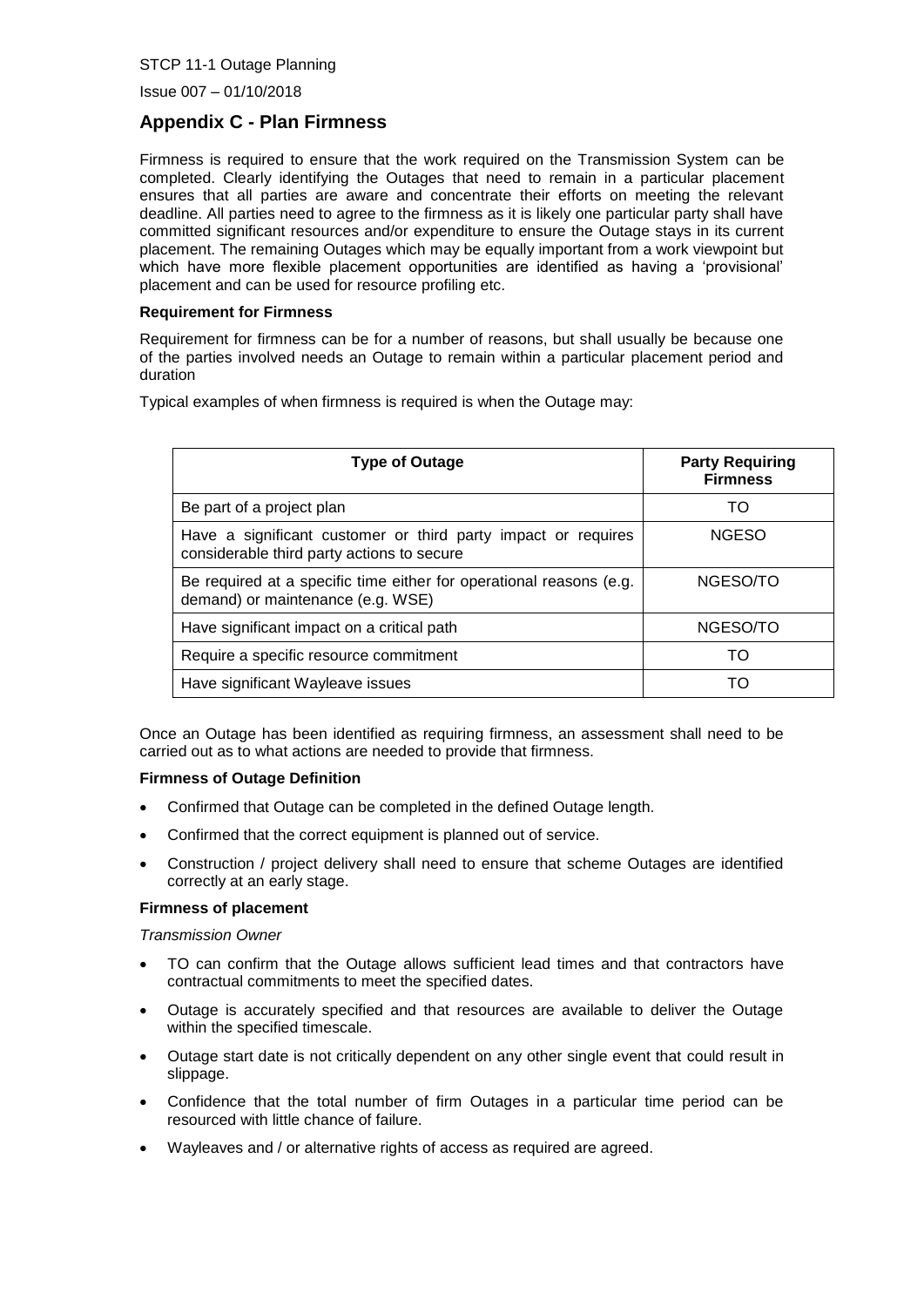Issue 007 - 01/10/2018

#### *NGESO*

- Confirmed that Outage can be secured.
- For Outages requiring a User pre or post fault action, need to have this agreed with the User and recorded.
- Confirmed for other Outages they do not require third party actions, or leave demand / generation at risk.
- Confirmed that for security reasons an Outage is not dependent on generation from all available power station BMUs for the associated electrical group.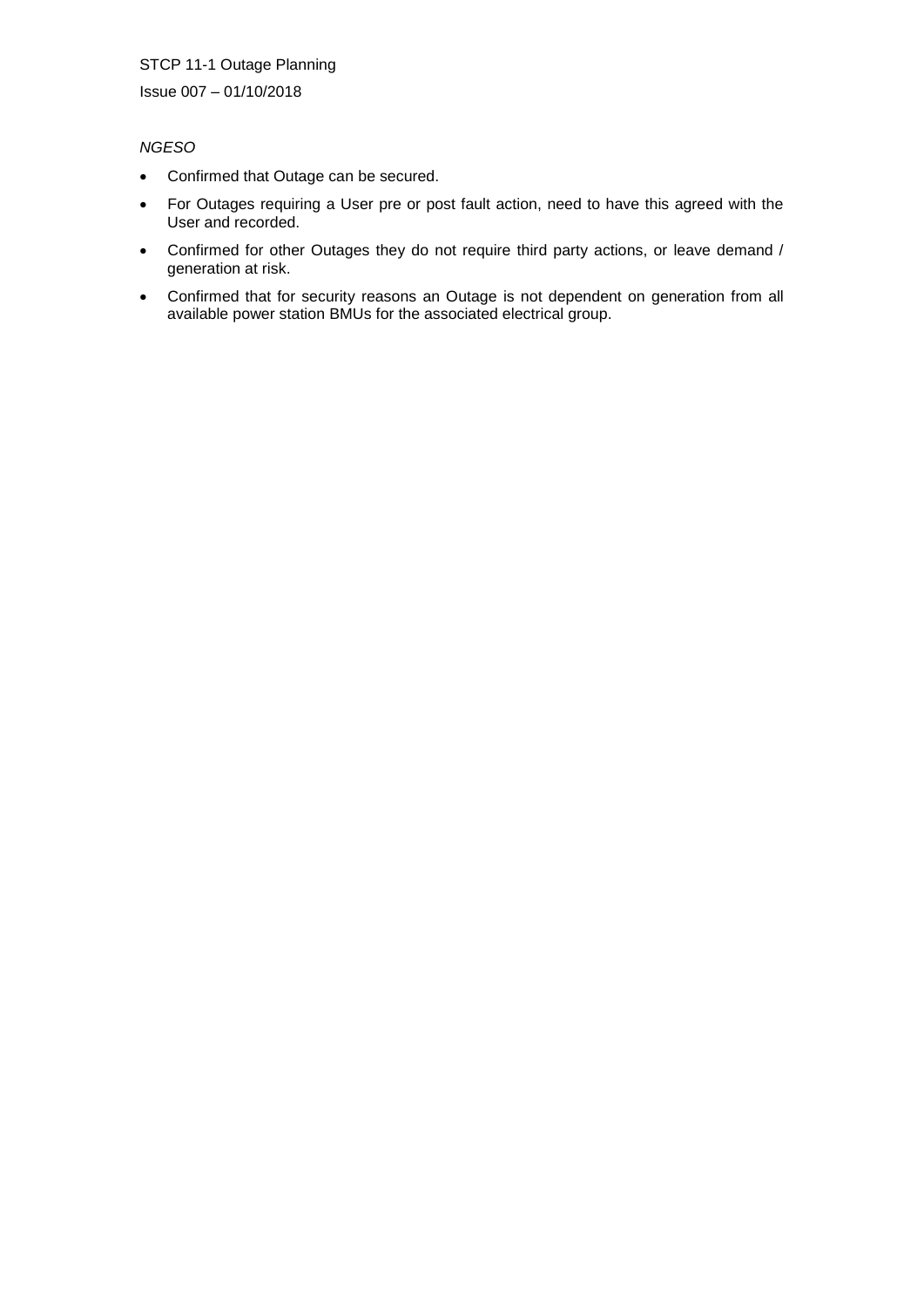$Is sue 007 - 01/10/2018$ 

# **Appendix D - Emergency Return to Service (ERTS)**

The Emergency Return to Service (ERTS) time is the time taken to return an out of service circuit to operational service. This may be as a contingency measure against predicted conditions such as severe weather or as a post fault action to restore demand, or to re-secure the Transmission System to its Licence. Provided it has been agreed between the TO and NGESO a circuit can be accepted back into service in an emergency with depleted facilities that may include the depletion of Protection facilities, the use of temporary circuit bypass arrangements etc.

#### **Application of Emergency Return to Service Time**

Ensuring all Outages have a known ERTS assists NGESO to meet its obligations under the Security Standards. After the first fault NGESO is obliged to re-secure the System "as soon as is reasonably practical". In the normal course of operating a power System there are many potential conditions that could require the recall of circuit(s) on Outage.

When applying an Emergency Return to Service Time to a circuit the following need to be considered:

- Criticality of the circuit Is it one of a few circuits connecting a large group of demand or generation?
- Time of year Severe weather in winter significantly increases the likelihood of a circuit being recalled to service and can materially affect the time taken to do so.
- Demand and generation left at single circuit risk.
- Post fault actions When securing an Outage requiring post fault drops from generation.
- Nuclear Site Licence obligations.

By prior agreement between the TO and NGESO a circuit can be accepted back into service in an emergency with depleted facilities. Each case shall be assessed on an individual basis but it can include the following:

- Local control, indications and alarms only.
- Local analogues only
- One fully operational Protection
- Without DAR or with restricted DAR facilities
- Tap change by local control only.
- Synchronising Local synchronising must be available
- Cables, reactors or transformers without cooling or with reduced cooling (Operating Capability Limit to be specified by Transmission Owner)
- Bypass of a circuit breaker or mesh corner or circuit breaker locked closed.

#### **Minimising Emergency Return to Service Times**

When potentially difficult Outages are discussed then methods of working may need to be considered to achieve a reduced Emergency Return to Service Time. This should be considered at an early stage in the planning process such as Year Ahead and a methodology agreed as part of contractual arrangements to minimise work and contractual disruption later. In complex cases (e.g. circuit bypass), there shall be a need to have in place a documented restoration process before the Outage starts.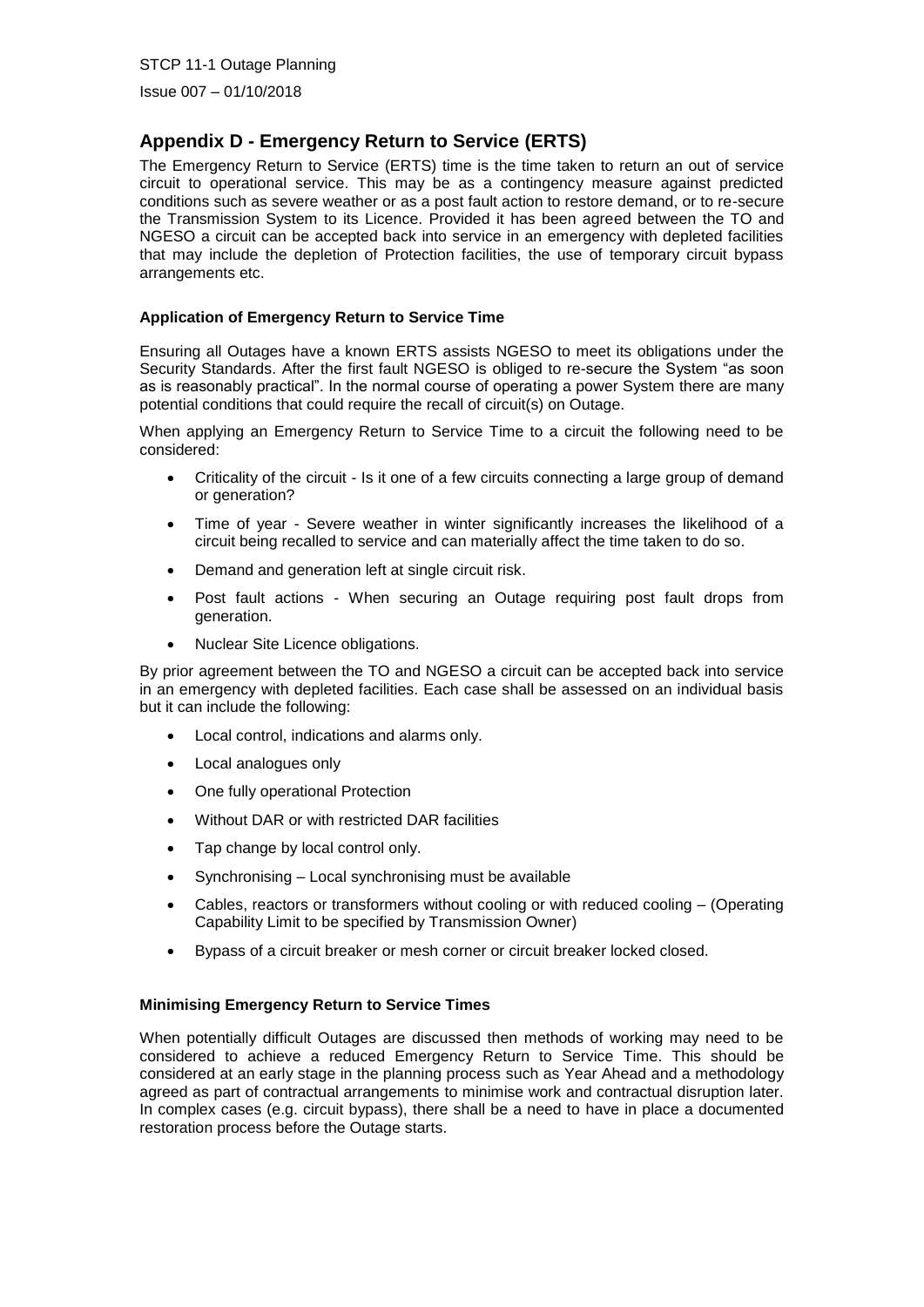Issue 007 – 01/10/2018 5

#### **ERTS Profiling**

Profiling the Emergency Return to Service Time for the duration of the Outage should also be considered for high risk/ high cost Outages, (e.g. to achieve a short Emergency Return to Service Time at times of high demand). This shall also allow contingency arrangements to be better matched to the periods of high risk. If an Outage duration is extended as a consequence of achieving a reduced Emergency Return to Service Time requirement then the risk of demand loss needs to be balanced against the longer Emergency Return to Service Time.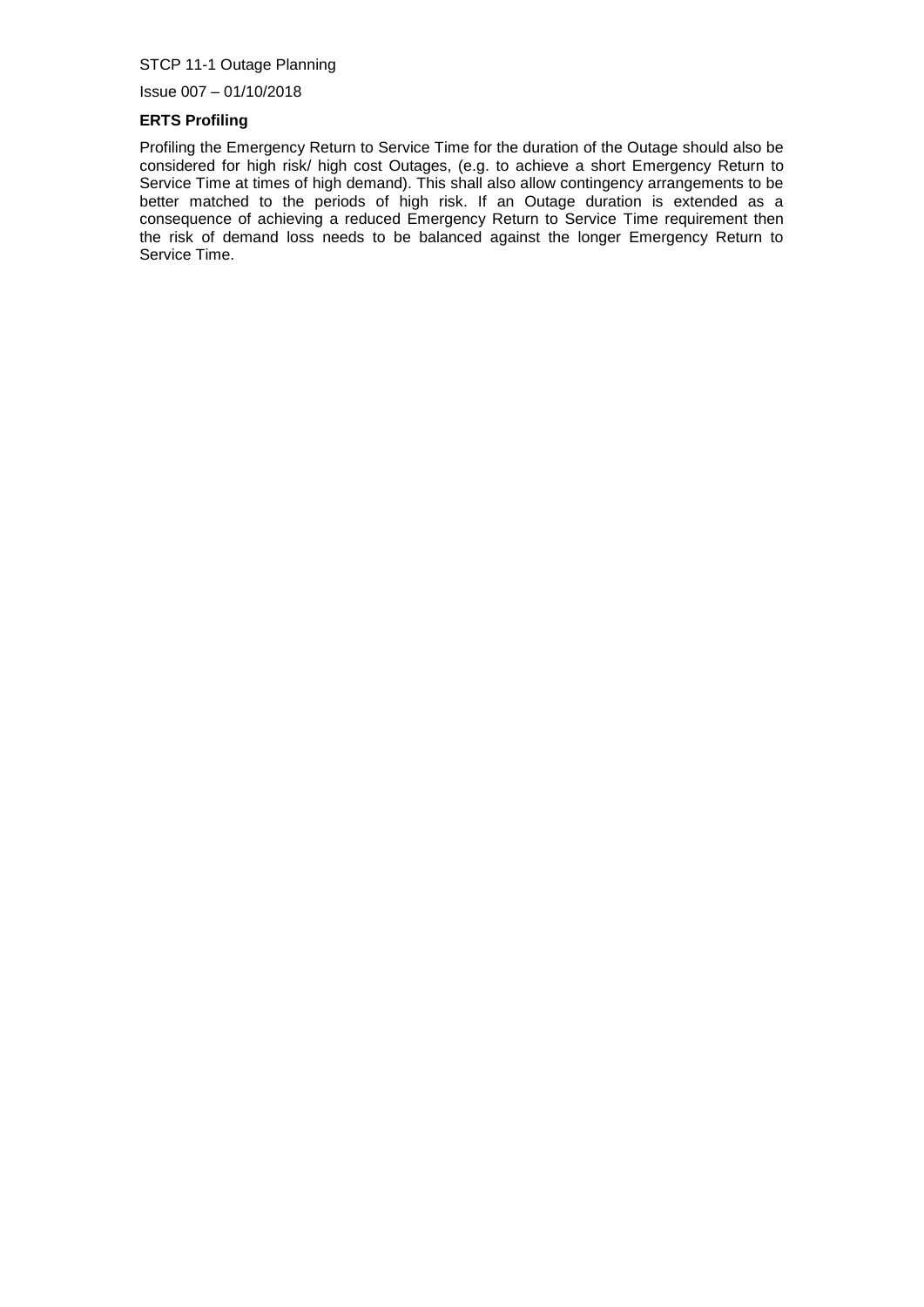Issue 007 - 01/10/2018

# **Appendix E - Operational Notes**

The relevant operational notes provided by NGESO to each TO may include but are not limited to:

- 1. Summaries of new and existing Outages with start and finish dates
- 2. List of non-standard substation running arrangements

3. Outage Information in the form of notes about each Outage varying from simple transformer loading to detailed contingency arrangements.

4. Control staff comments from previously issued draft copies together with the NGESO planning staff responses

5. List of Outages requiring commissioning programmes and documentation and current status

6. Fault Level control guidance

7. User network information including agreed pre fault & post Fault demand transfers and User Outages affecting the MITS

- 8. Voltage control guidance
- 9. Special Actions arranged for identified limits and constraints

10. Electronic copies of non-standard substation running arrangements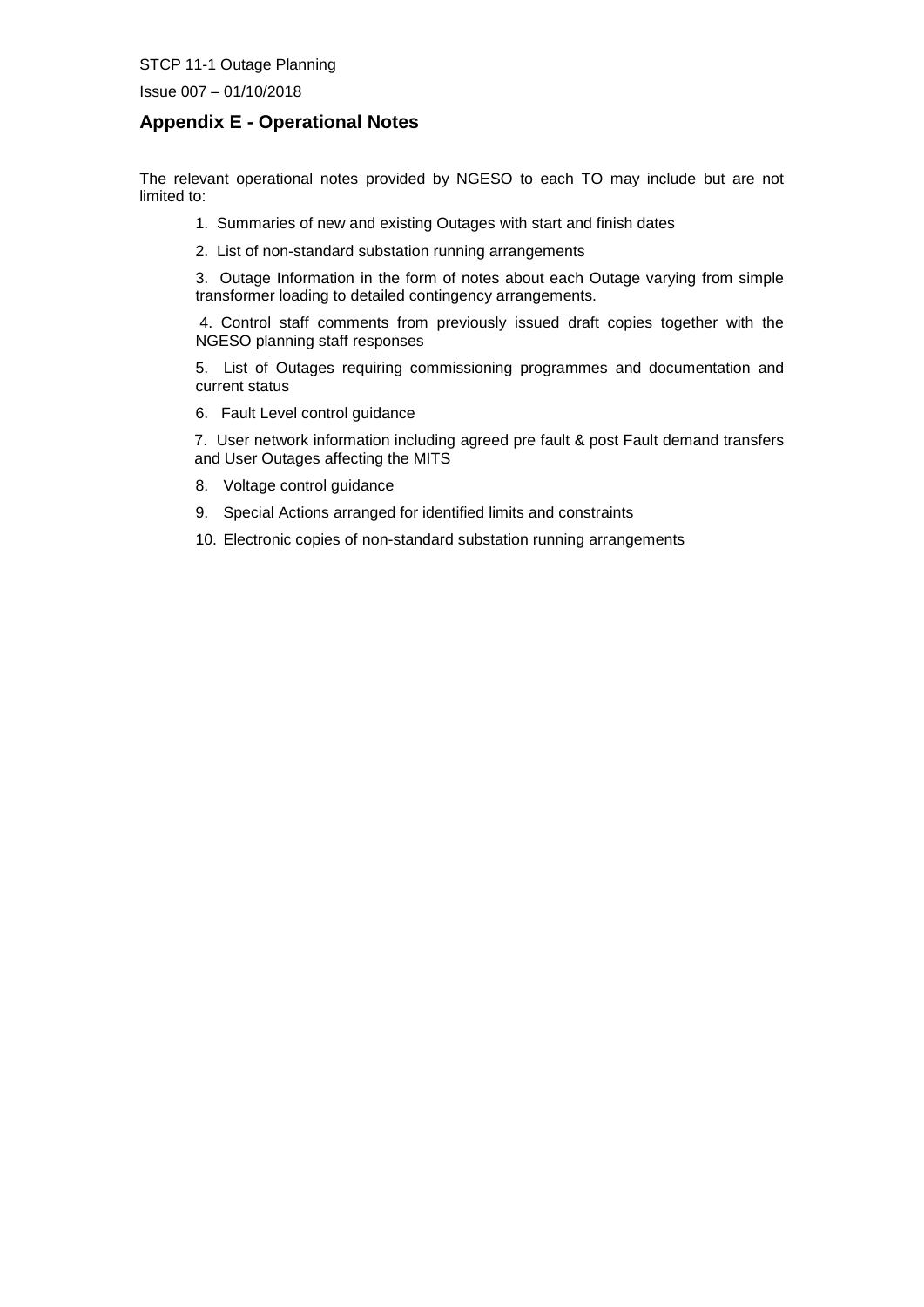Issue 007 – 01/10/2018 5

# *Appendix F – Abbreviations and Definitions*

# *Abbreviations*

| <b>NETS SQSS</b><br>Standard | National Electricity Transmission System Security and Quality of Supply |
|------------------------------|-------------------------------------------------------------------------|
| <b>STCP</b>                  | System Operator - Transmission Owner Code Procedure                     |
| TO.                          | Transmission Owner                                                      |
| <b>TSC</b>                   | Transmission Status Certificate                                         |
| GC                           | Grid Code                                                               |
| <b>DNO</b>                   | <b>Distribution Network Operator</b>                                    |
| <b>OHL</b>                   | Overhead Line                                                           |
| <b>SGT</b>                   | Supergrid transformer                                                   |
| <b>SHET</b>                  | Scottish Hydro-Electric Transmission plc                                |
| <b>SPT</b>                   | SP Transmission plc                                                     |

# *Definitions*

#### **STC definitions used:**

Apparatus

Emergency Return to Service Time

Flexibility Parameters

High Voltage

NGESO

NGET

National Electricity Transmission System

Normal Capability Limits (NCL)

Operational Capability Limits (OCL)

Outage

Outage Change

Outage Plan

Outage Proposal

Party

Plant